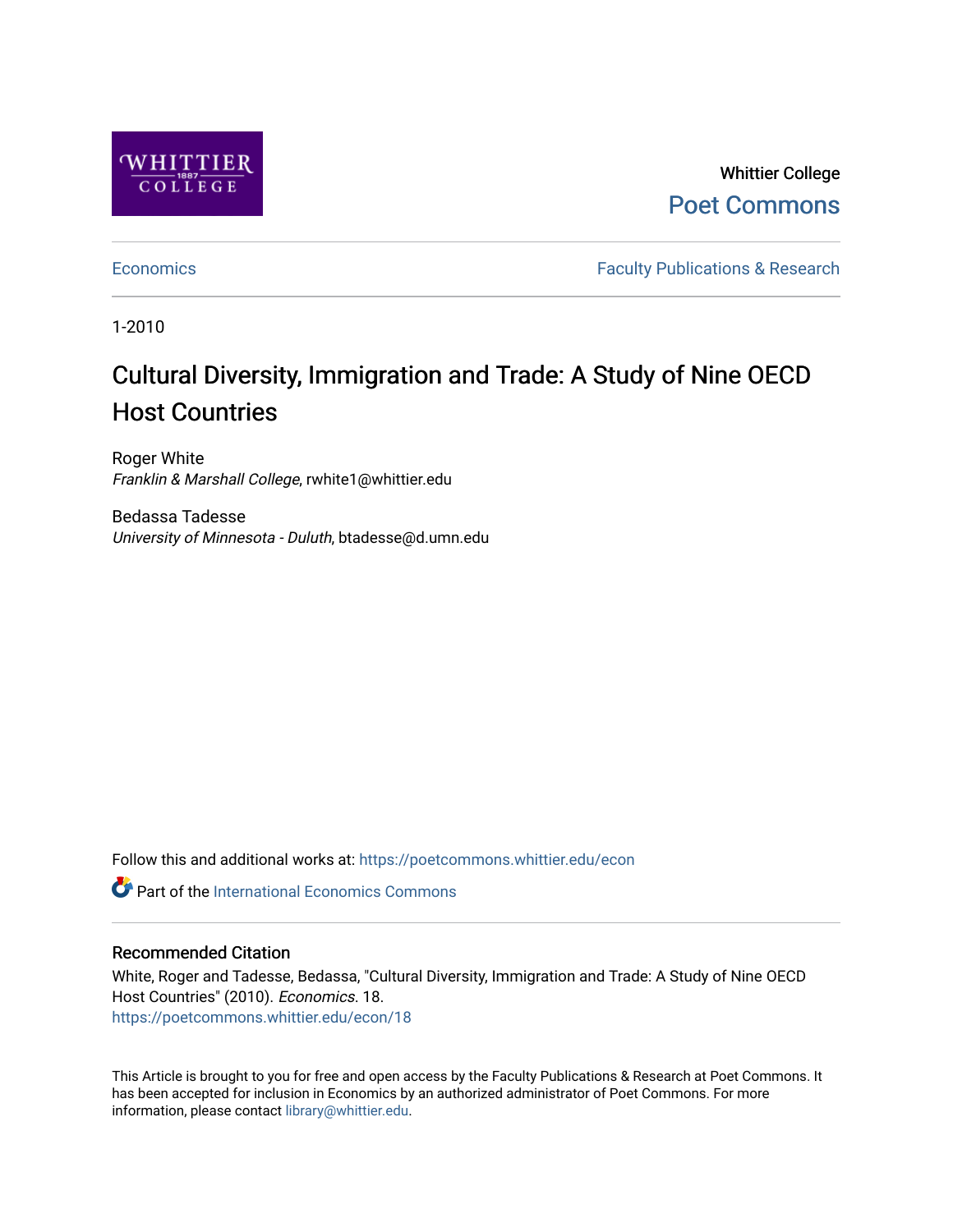## **CULTURAL DIVERSITY, IMMIGRATION AND TRADE: A STUDY OF NINE OECD HOST COUNTRIES**

*Roger White<sup>1</sup>*<sup>∗</sup>  *and Bedassa Tadesse<sup>2</sup>*

<sup>1</sup>Department of Economics, Franklin and Marshall College <sup>2</sup>Department of Economics, University of Minnesota – Duluth

#### **ABSTRACT**

Employing data from nine OECD countries and 67 trading partners for the years 1996-2001, we examine the inter-relationships between immigration, cultural diversity and trade. We find greater cultural differences between immigrants' host and home countries inhibit trade flows. However, immigrants exert pro-trade influences that partially offset the effect of cultural distance. We also find that greater cultural diversity within the immigrants' host countries is associated with the creation of trade between immigrants' host and home countries. The findings suggest that the ability of immigrants to influence their host's trade with their home countries depends, in part, on the characteristics of the host country relative to the home country.

**JEL Classifications:** F14, F15, F22.

 $\overline{a}$ 

**Keywords:** Bilateral Trade, Cultural Distance, Gravity, Immigrants.

#### **1. INTRODUCTION**

Pronounced cultural differences between trading partners can complicate interactions, hinder the development of rapport and trust and inhibit trade flows. That trade confers benefits to both exporting and importing economies underscores the importance of this relationship. We employ data on immigration and trade for nine OECD host countries and 67 immigrant home countries to consider a relationship between immigration, cultural distance, cultural diversity and trade between immigrants' host and home countries. Examining variation in the immigrant-trade relationship across these host countries as well as the potential influences of host country cultural diversity and cultural distance, we extend the

<sup>∗</sup> Corresponding author: Email: roger.white@fandm.edu. Franklin and Marshall College, Department of Economics. 415 Harrisburg Pike, Lancaster, PA 17603 USA. Ph: (717) 291-3920. Fax: (717) 291-4369.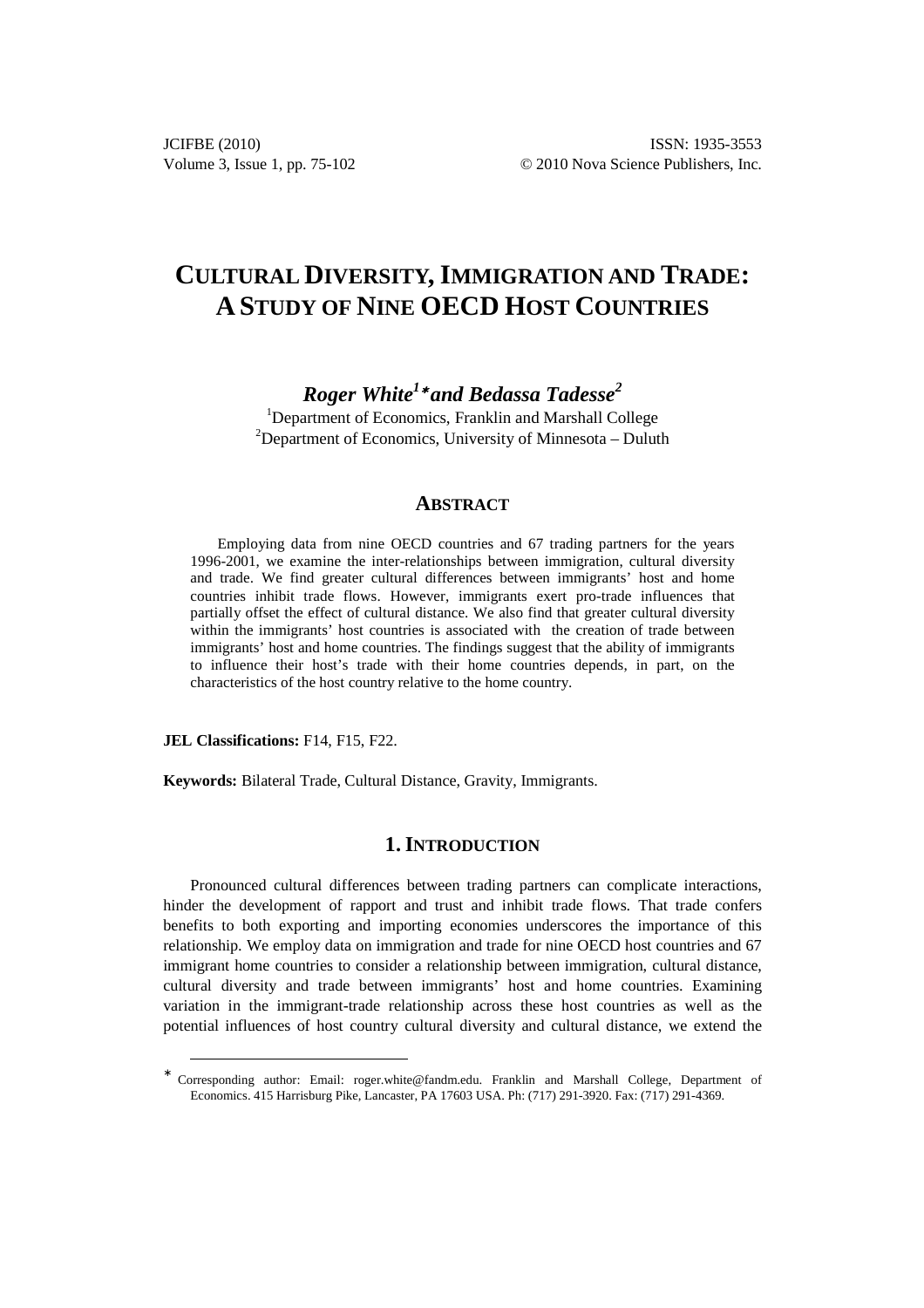related literature, inform the public and political discussions of immigration and, potentially, provide information that benefits policy formulation.

Prior studies have reported pro-trade immigrant influences, with immigrants thought to increase trade through two primary channels. First, if immigrants arrive in the host country to find desired home country products or reasonable substitutes are unavailable, they may increase host country imports from their respective home countries. Immigrants' consumption may also expose native-born residents and immigrants from other countries who reside in the host country to the home country products. This may produce a consumption spillover effect that further increases the host country's imports from the immigrants' home countries. Immigrants may also possess knowledge of home country markets or of host country characteristics that, if successfully exploited, increases trade flows. Dunlevy (2006) labels this effect the "information bridge hypothesis". Greenaway et al. (2007) posit the effect is a combination of a "cultural bridge" and an "enforcement bridge". For example, immigrants' knowledge of home country customs and expected business practices may overcome information asymmetries associated with cultural differences. Connections to home country business networks may permit the transmission of information about business opportunities or the deterrence of opportunistic behavior through a form of reputation-enforcement (Rauch and Watson, 2002; Rauch and Trindade, 2002; and Rauch, 2001 and 1999). Bryant et al. (2004) liken the abilities of immigrants to reduce trade-related transaction costs by acting as trade-intermediaries to the influence of reductions in shipping costs attributable to technological improvements.

A closer look at Greenaway et al.'s (2007) description of the channels through which immigrants affect host-home country trade leads to three important questions that are relevant for social and economic policy formulation. First, does cultural difference between the host and home countries inhibit their bilateral trade flows? Second, if so, then do immigrants counter the effects of cultural differences? Third, does the degree of cultural diversity in an immigrants' host country affect the abilities of immigrants to offset any trade-inhibiting effects of cultural diifferences and, thus, to increase trade?

Gould (1994), examining US data, first reports evidence of an immigrant-trade link. Subsequent studies have identified positive influences of immigrants on trade for several other host countries.<sup>1,2</sup> In confirming an immigrant-trade relationship, these studies have employed a myriad of econometric specifications to explore variation in the immigrant-trade relationship across product types (e.g., different industries or sectors, various product types, and the degree to which products are homogeneous or differentiated) and home country cohorts (e.g., categorized based on relative economic and social development). Further, these studies have examined a variety of time periods and diverse sets of home countries. Given that the literature relating to the immigrant-trade relationship is quite varied and multifaceted,

<sup>&</sup>lt;sup>1</sup> Bacarezza et al. (2006) for Bolivia, Combes et al. (2005) for France, Piperakis et al. (2003) for Greece, Hong and Santhapparaj (2006) for Malaysia, Bryant et al. (2004) for New Zealand, Faustino and Leitao (2008) for Portugal, Blanes (2003; 2006) and Blanes and Martin-Montaner (2006) for Spain, and Kandogen (2005) for Switzerland report pro-trade immigrant influences. Rauch and Trindade (2002) find that ethnic Chinese networks increase trade flows. Parsons (2005), considering the EU-15 as a singular host, reports positive effects of immigrants from Eastern Europe. Several studies report pro-trade immigrant effects on US statelevel exports (Co et al., 2000; Herander and Saavedra, 2005; Bardhan and Guhathakurta, 2005; Bandyophadyay et al., 2006; Dunlevy, 2006; and Tadesse and White, 2007 and 2008a; White and Tadesse, 2008b; and White, 2009b). Blanes (2004), Faustino and Leitao (2008) and White (2008) report immigrants increase intra-industry trade for Spain, Portugal and the US, respectively.

 $2$  White and Tadesse (2009) provides a comprehensive review of the associated literature.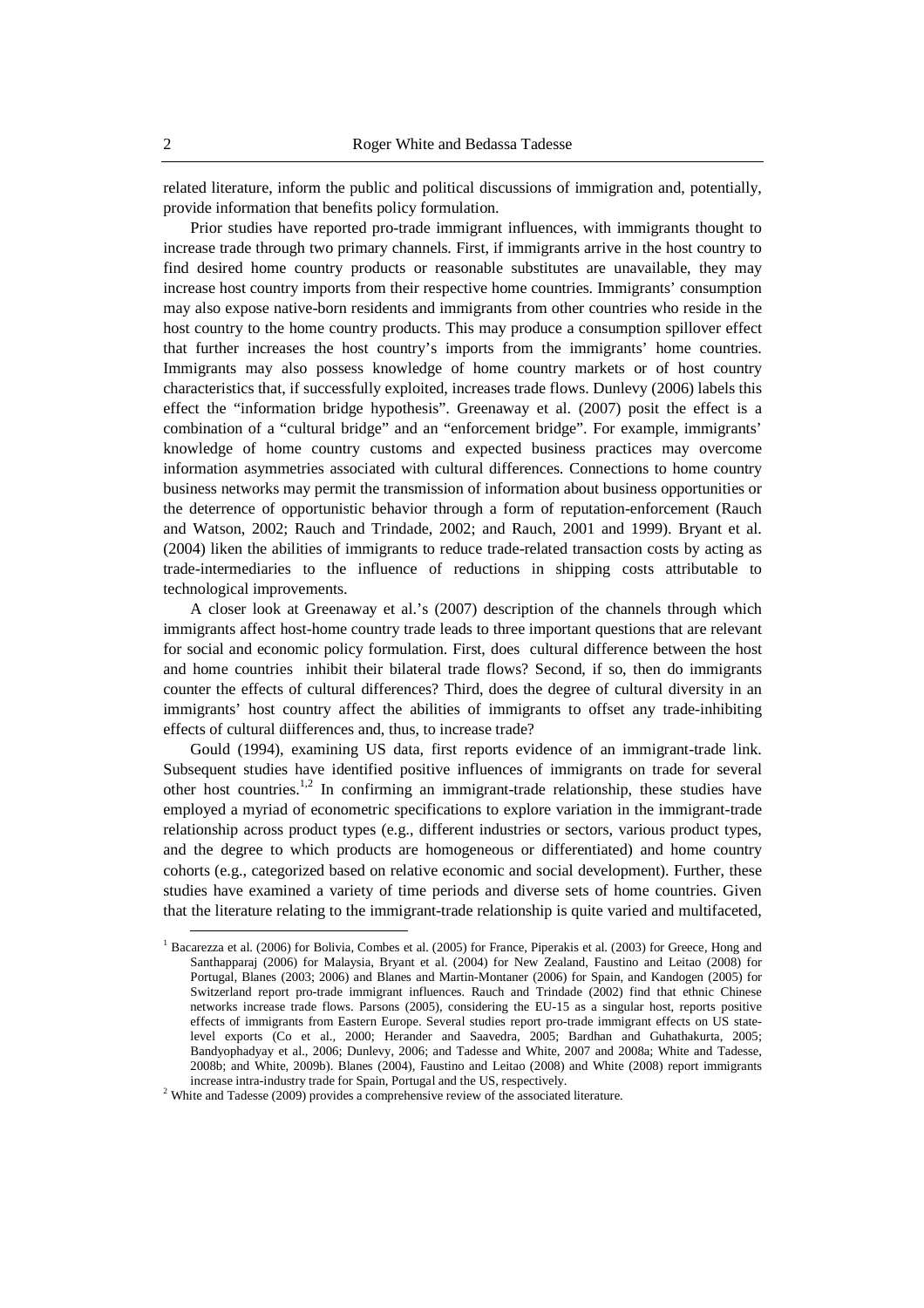we proceed by restricting our attention to those studies that examine the host countries included in our data, use aggregate trade data or that emphasize the influence of cultural distance on trade.

Specifically considering the potential effect of cultural distance on US trade with 54 countries during the 1997-2004 period, White and Tadesse (2008a) employ data from the World Values Surveys (WVS) and the European Values Surveys (EVS) to construct a measure of US-home country cultural distance. Using both a composite measure of cultural distance and two underlying dimensions of cultural differences, separately, the authors report that greater cultural differences between the US and the immigrants' home countries acts to inhibit trade flows. Tadesse and White (2007) perform a similar analysis using US state-level exports, while Tadesse and White (2008a) consider the influence of cultural distance on US state-level exports at both the aggregate level and with trade values decomposed into cultural and non-cultural product groupings. These two studies examine exports to 75 countries during the year 2000 and conclude that cultural distance does in fact inhibit US state-level exports and that cultural products are affected to a greater extent.<sup>3</sup>

The work presented here is a complement to the analysis presented in Tadesse and White (2008b). The authors explore the influence of cultural distance on trade for the nine OECD countries examined in this chapter and report that greater cultural distance, as measured using the WVS and EVS data, has a consistently negative and economically significant influence on trade. This paper extends Tadesse and White (2008b) to emphasize the role of cultural diversity in affecting immigrants' abilities to influence trade and to determine whether immigrants' pro-trade effects act to counter the expected trade-inhibiting influence of cultural differences.

If a nation's culture is an amalgam of its population's shared habits and traditions, learned beliefs and customs, attitudes, norms and values, then cultural dissimilarity corresponds with host-home country social/institutional dissimilarity and/or information asymmetries and that immigrants may offset, in whole or in part, the expected trade-inhibiting effects of cultural differences. Further, we anticipate a positive relationship between immigrant-trade links and the diversity of a host country since more culturally diverse populations are likely more receptive to the introduction of home country products. This implies that cultural diversity corresponds with larger consumption spillover effects. Similarly, greater diversity within the host country may better enable immigrants to exercise their knowledge of and connections to their home countries; thus, increasing the probability that immigrants act as trade-intermediaries.

To address our research questions, we employ data on immigration and trade practices of 9 culturally and economically heterogeneous OECD host countries with 67 immigrant origin (i.e., home) countries during the years 1996-2001. We use data from the WVS and the EVS (Inglehart et al., 2004; Hagenaars et al., 2003) to calculate the cultural distances between immigrants' host and home countries. The cultural distance variable is a proxy for the extent to which immigrants' host countries are divergent (culturally) from their home countries. We

<sup>&</sup>lt;sup>3</sup> Boisso and Ferrantino (1997) employ an index of linguistic distance to proxy for cultural differences and report greater differences inhibit trade. Dunlevy (2006) considers whether trading partners commonly use English or Spanish and finds a pro-trade common language effect. Employing the Geert Hofstede Cultural Dimensions for International Business (Hofstede, 1980), Linders et al. (2005) find cultural distance increases trade and suggest that cultural differences encourage trade as an alternative to establishing operations in culturallydistant locales.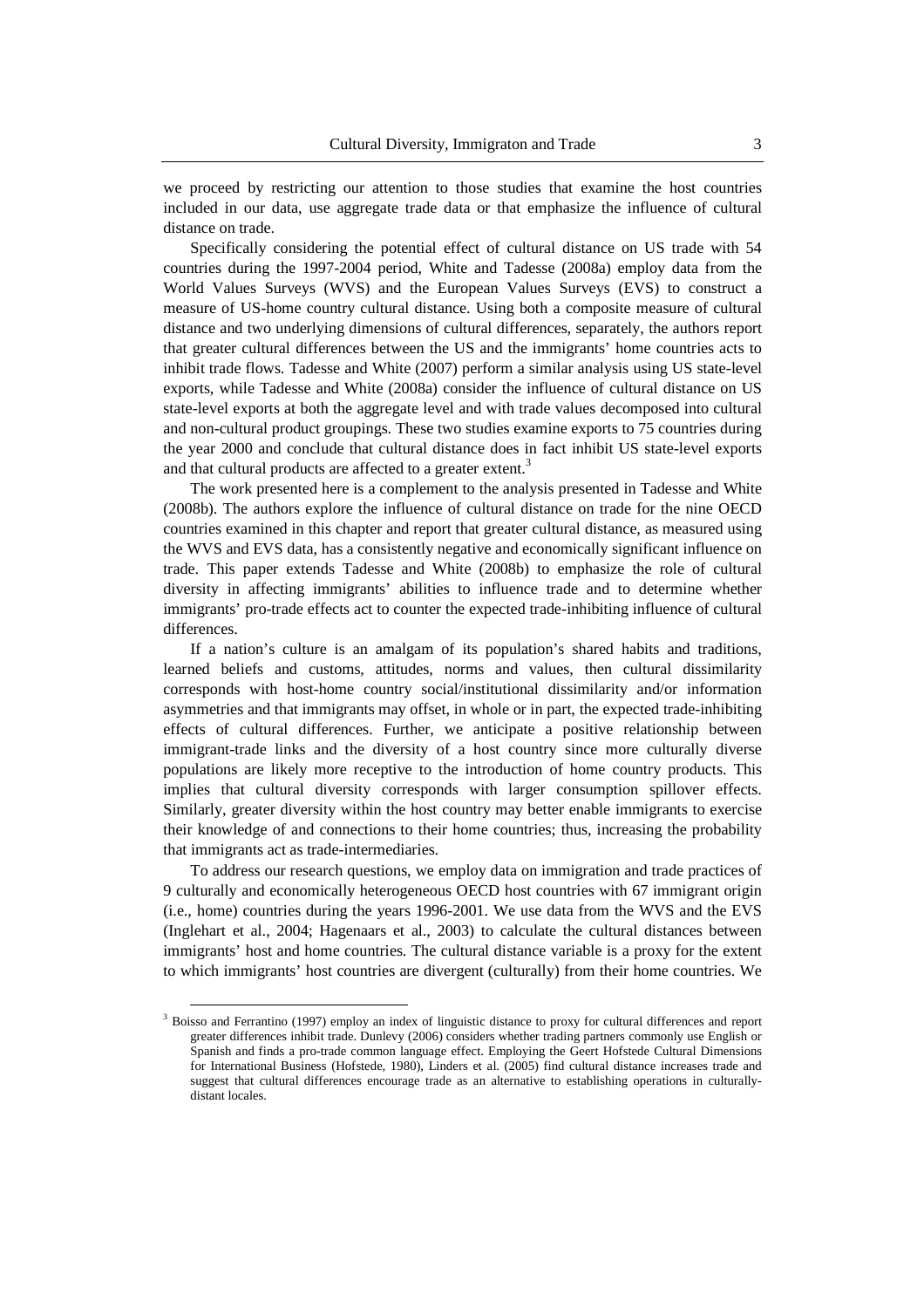calculate Simpson Index of Diversity values to estimate the cultural diversity of each host country's population during our reference period.

We emulate prior studies of the immigrant-trade link by employing a variant of the standard gravity equation. With considerable variation across host countries, we find immigrants generally increase host country imports from and exports to their respective home countries. Further, cultural differences between trading partners inhibit host country imports and exports, with imports seemingly affected to a greater extent. We also observe that immigrants increase trade flows, perhaps by exploiting superior information regarding host country markets (relative to home country counterparts) and home country markets (relative to host country counterparts) and by acting as conduits that bridge host-home country cultural differences. This finding implies that immigrants play greater roles in facilitating international trade than has been discussed in the literature: fully or partially offsetting the influences of the lack of trust and commitments that may correspond with greater cultural differences between trading partners.

Greater cultural diversity within the host country population is found to be positively correlated with the proportional influences of immigrants on trade. Accordingly, among the host countries included in our study, the magnitudes of immigrant-trade links for Denmark, the Netherlands and Norway tend to be below-average when compared to the remaining host economies in our sample. Each of these countries has fewer immigrants as a share of their populations and the Simpson Index of Diversity shows that these host countries' populations are less culturally diverse than are the other host economies in our study. To the contrary, estimated immigrant-trade links are significantly larger for Australia, Canada, Germany, Sweden and the US. In this later group of host countries, immigrants comprise greater shares of the populations and these countries' populations are more diverse. However, the relationship between the cultural diversity of host country populations and the immigranttrade link is not entirely straightforward. Estimated links for Italy, for example, are often relatively high in magnitude although the Italian population is neither large nor particularly diverse.

The paper proceeds as follows. Section 2 presents the empirical specification and details both the data and variable construction. Estimation results are discussed in Section 3, and Section 4 concludes.

#### **2. INTUITION AND EMPIRICAL SPECIFICATION**

The literature suggests that variation across home countries should be expected in terms of the existence and magnitudes of immigrant-trade links. Additionally, as immigrant-trade links are influenced by host-home country (dis)similarities and historic connections, it seems reasonable to expect variation in the immigrant-trade relationship across host countries. To consider this possibility, we emulate prior studies of the immigrant-trade relationship and employ a variation of the standard gravity equation.<sup>4</sup> The gravity equation posits that trade

<sup>4</sup> Tinbergen (1962) first applies the gravity specification to trade and more recent research has established theoretical foundations for the model. See, for example, Anderson and van Wincoop (2003) and Feenstra et al.  $(2001)$ .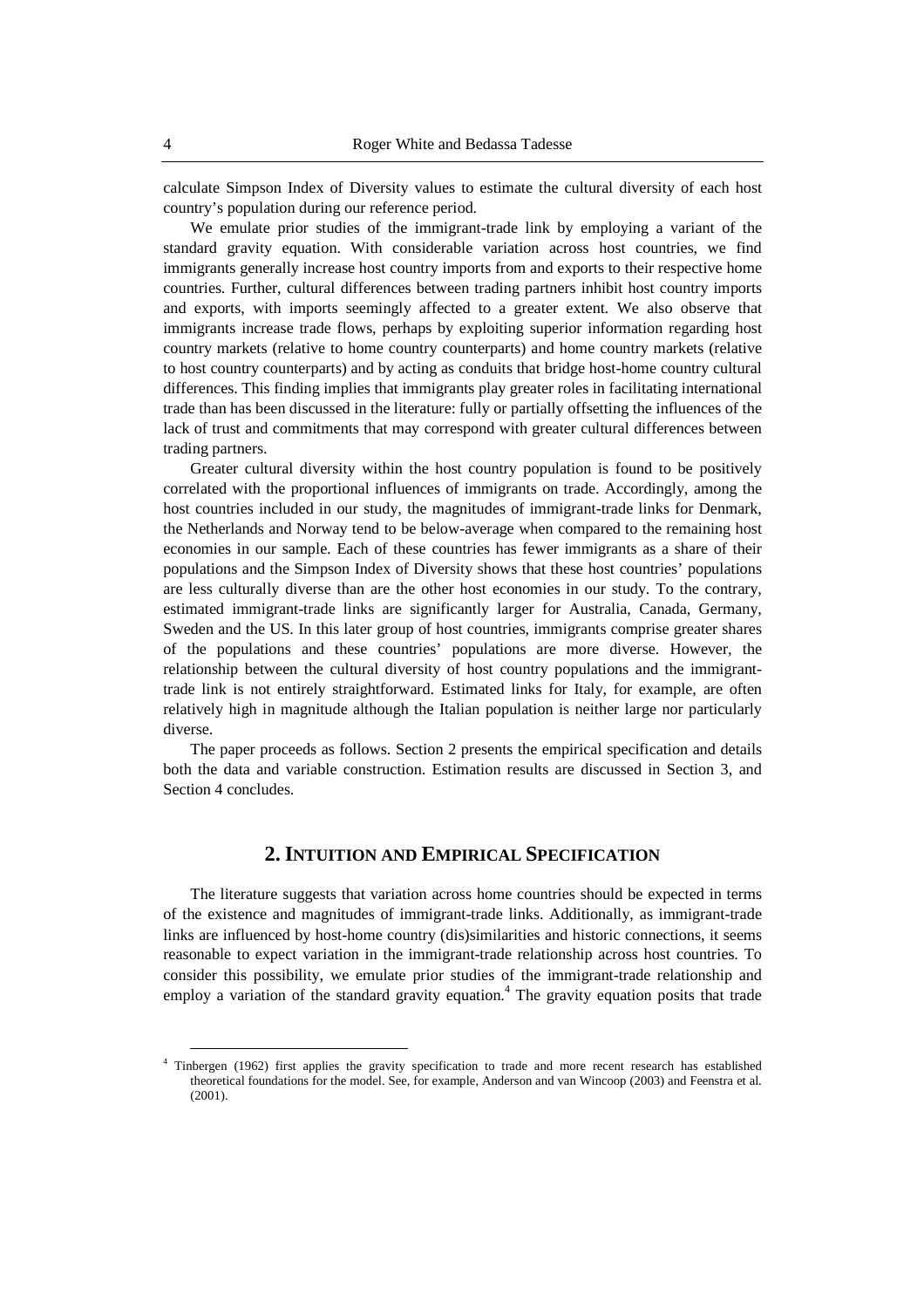between two countries i and j during year t  $|T_{ijt}|$  increases with the countries' combined economic mass  $(Y_i, Y_j, Y_j)$  and decreases with geodesic distance  $\left(GD_{ij}\right)$ . Higher home country GDP  $(Y_{jt})$  implies greater potential export markets for host country i to serve and an increased probability that the host country imports from home country j. Similarly, higher host country  $GDP(Y_{it})$  signals an increased capacity to both export and import. Geodesic distance between the capital cities of host country i and home country j is a proxy for J  $\left( \tilde{\hat{ \boldsymbol{T}}}_{i j t}\ \right)$ l  $\left( \tilde{\tilde{{T}}}_{\textit{ijt}} \right)$ 

transport costs. We also include: 
$$
\left( \left( \frac{IM_{ij}}{CD_{ij}} \right)^{\delta}, X_{ij}^{\gamma} \right)
$$
, where  $\frac{IM_{ij}}{CD_{ij}}$  is the ratio of the

immigrant stock from country j residing in country i and the cultural distance between each host-home country pairing, and  $X_{ij}^{\phi}$  is a vector containing additional tradefacilitating/inhibiting factors. Equation (1) thus illustrates.

$$
\tilde{T}_{ij} = \alpha \left( \frac{Y_i^{\beta_1} Y_j^{\beta_2}}{G D_{ij}^{\gamma_1}} \left( \frac{I M_{ij}}{C D_{ij}} \right)^{\delta} X_{ij}^{\phi} \right)
$$
\n(1)

The equation postulates that immigrants and cultural distance exert positive and negative influences, respectively, on trade, and that the extent to which cultural distance affects trade may be related to the stock of immigrants from country j living in country i. The equation also predicts strictly positive realizations of trade values. Trade data often contain cases wherein values are equal to zero. Following Eaton and Tamura (1994) and Head and Ries (1998), we modify equation (1) to permit realization of zero trade values; thus, yielding equation (2).

$$
\tilde{T}_{ij} = \alpha \left( \frac{Y_i^{\beta_1} Y_j^{\beta_2}}{GD_{ij}^{\gamma_1}} \left( \frac{IM_{ij}}{CD_{ij}} \right)^{\delta} X_{ij}^{\phi} \exp^{(\varepsilon_{ij} - \eta)} \right)
$$
(2)

In equation (2),  $\eta$  is a fixed amount of trade that we subtract from the level predicted by equation (1) so that when latent trade values are negative, observed imports and/or exports will be zero. Thus, the observed data on country j's imports from or exports to country i can be described as  $T_{ij} = \max[T_{ij}, 0]$ . Substituting this identity, expanding the vector  $X_{ij}^{\varphi}$ , allowing  $\alpha$  to be the constant of proportionality, taking natural logarithms of the continuous variables on both sides of the resulting equation, and assuming that  $\varepsilon_{ij}$  is an identically and independently distributed error term results in our estimation equation. To capture potential variation in the influences of immigrants across host countries, we include a series of terms that interact the immigrant stock, cultural distance and host country dummy variables. ٦ L  $T_{ij} = \max \left[ \tilde{T}_{ij}, 0 \right]$ . Substituting this identity, expanding the vector  $X_{ij}^{\phi}$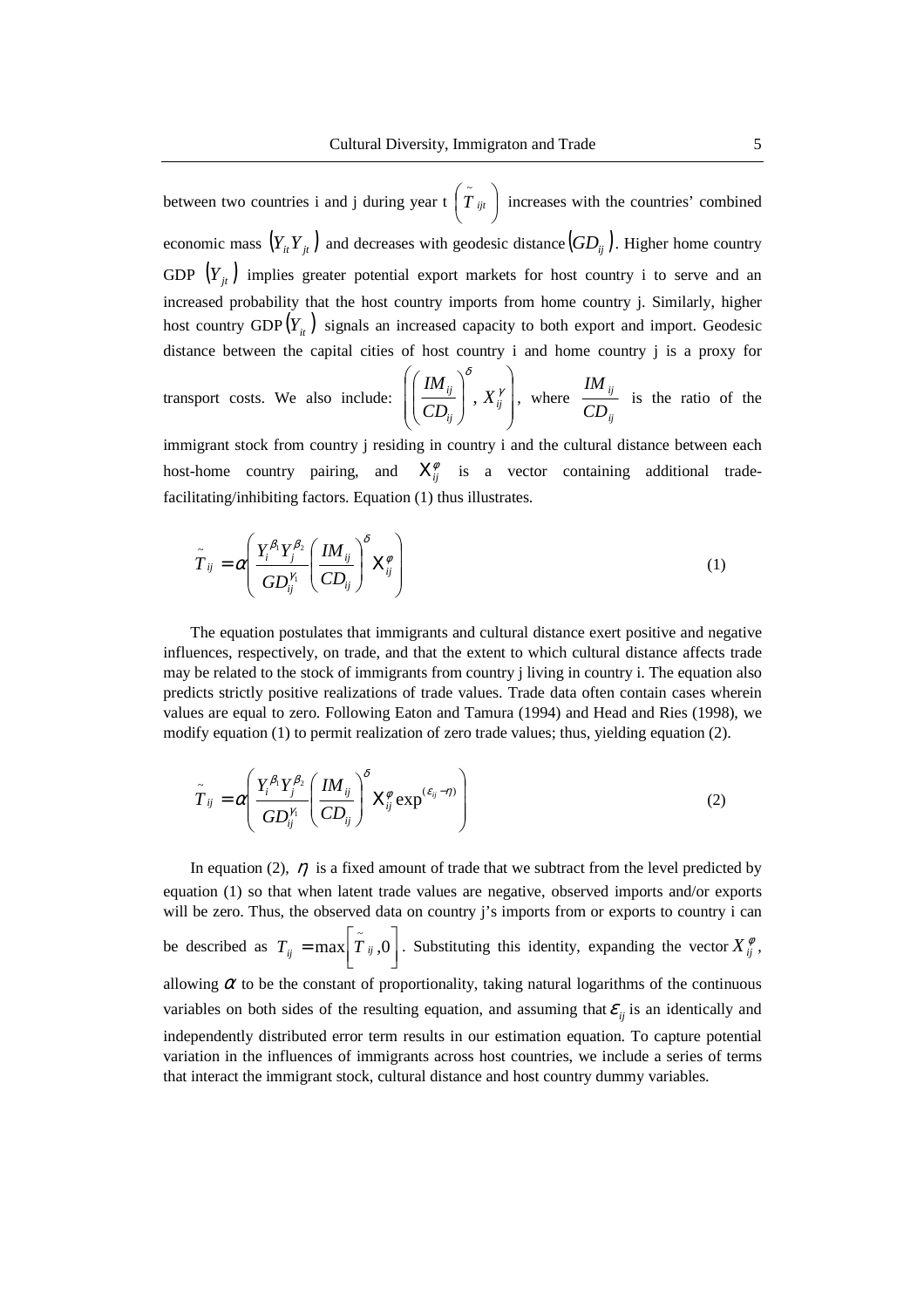$$
\ln(T_{ijt} + \eta) = \alpha_0 + \delta_1 \ln IM_{ijt} + \delta_2 \ln CD_{ij} + \delta_1 (\ln IM_{ijt} \times \ln CD_{ij} \times HOST_j)
$$
  
+  $\delta_H HOST_j + \beta_1 GDP_j + \gamma_1 \ln GD_{ij} + \phi_1 \Delta \ln XRATE_{ijt} + \phi_2 \ln OPEN_{ij}$   
+  $\phi_3 \ln POP_{ji} + \phi_4 \ln REM_{ji} + \phi_5 BORDER_{ij} + \phi_6 COMLANDG_{ij} + \phi_7 FA_{ij}$   
+  $\phi_8 OPEC_{ji} + \phi_9 SEAPORT_j + \beta_0 \Omega_t + \varepsilon_{ijt}$  (3)

Our vector of dependent variable includes aggregate imports and exports as well as disaggregated (manufacturing and non-manufacturing sectors and 1-digit SITC sectors) import and export values, each of which is regressed on the set of explanatory variables. Trade data are from the SourceOECD Database. As i represents each host country, the corresponding GDP values do not vary across trading partners; the effects are thus subsumed into the coefficients on the host country-specific and time dummy variables.

The immigrant stock from home country j residing in host country i during year t,  $IM_{ijt}$ , controls for immigrants' effects on host-home country trade. The corresponding coefficient, , partially captures the influence of immigrants in that the coefficient represents a "base 1 effect" that applies equally across host-home country pairs. The coefficients on the *CDij* variables represent the effects of cultural distance, while coefficients on the  $HOST_j$  variables capture variation in trade flows, all else equal, across host countries. We expect coefficients on the  $IM_{ijt}$  and  $CD_{ij}$  variables to be positive and negative, respectively. We also include a term which interacts the  $IM_{ijt}$ ,  $CD_{ij}$  and  $HOST_j$  variables. Thus, the sum of the  $\hat{\delta}$ 

coefficients on the immigrant stock variable and the corresponding interaction term,  $\delta_1 + \delta_1$ , give the influence of immigrants on trade. Immigrant stock data are from national statistic agencies and have been compiled by the Migration Policy Institute (2007).<sup>5</sup> Data for six of the nine host countries in our data set are complete in that the statistical agency provides annual values for the years  $1996-2001$ .<sup>6</sup> ^ 1  $\overset{\wedge}{\delta}_1 + \overset{\wedge}{\delta}$ 

Annual changes in the host-home country exchange rate ( $\Delta \ln XRATE_{ijt}$ ), given as home country currency units per host country currency unit, represents terms of trade effects. An increase in the variable signals a depreciation of the home country's currency vis-à-vis the host country's currency and thus an expected increase (decrease) in host country imports (exports). A measure of trade openness ( $OPEN_{jt}$ ) is the sum of imports and exports divided by GDP (Head and Ries, 1998). The population of country  $j (POP_{jt})$  serves to proxy for market size. To control for each home country's relative lack of outside trading opportunities, we follow Wagner, Head and Ries (2002) and measure economic remoteness as

<sup>&</sup>lt;sup>5</sup> Data for Australia, Canada, Denmark, The Netherlands, Norway, Sweden and the US are foreign-born populations by country of birth. Data for Germany and Italy are foreign-born populations by country of nationality.

<sup>6</sup> The appendix provides a description of the data and methodology employed to estimate immigrant stock values.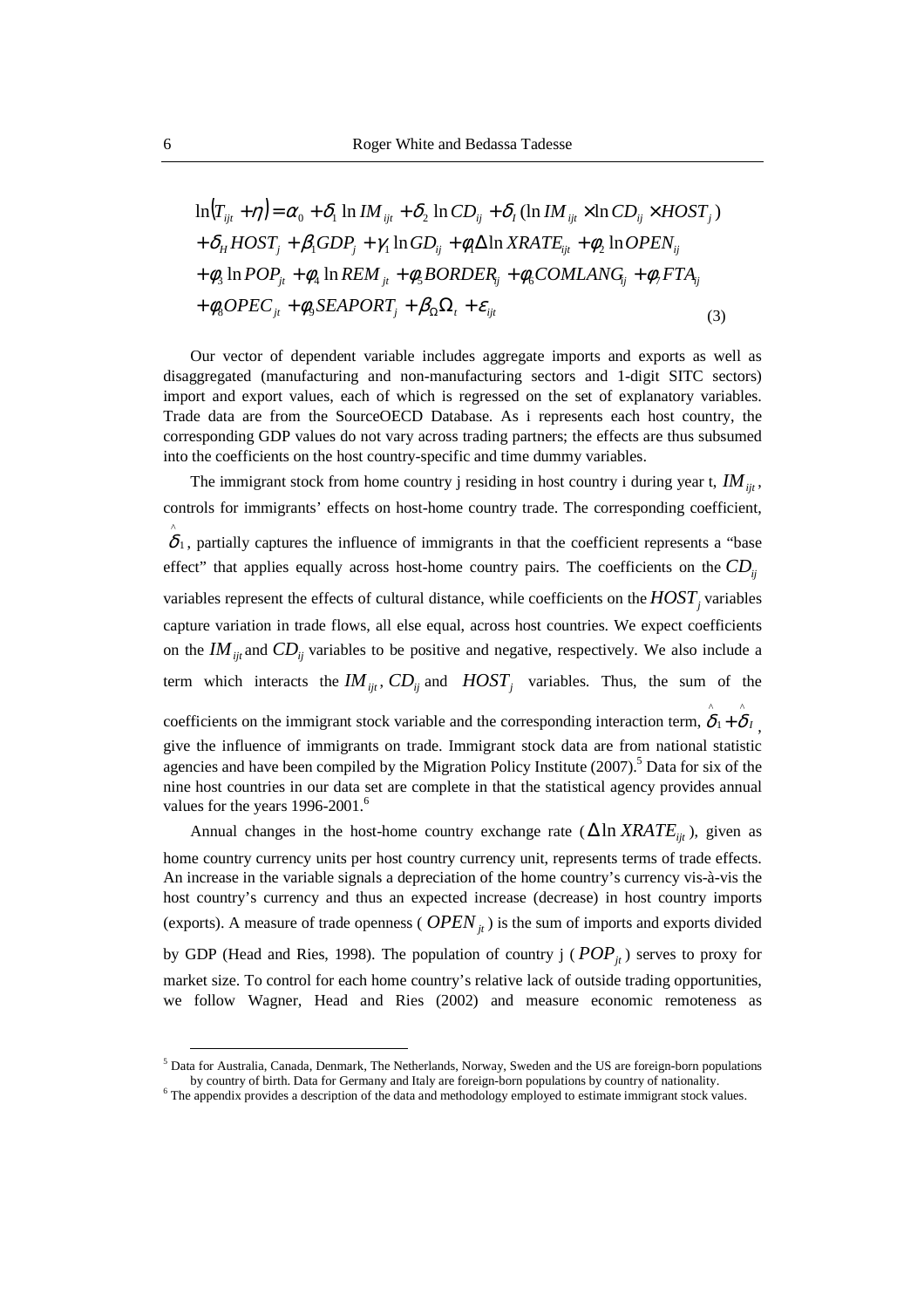$\sum_{i=1}^{k} [(Y_{k} / Y_{i} / I_{i}) / D_{jk}]$ , where  $Y_{i}$  is gross global product and k identifies =  $=1/\sum_{k=1}^{K}$ *k*  $REM_{j_t} = 1 / \sum \left[ (Y_{_{kt}} / Y_{_{wt}}) / D_{_{jk}} \right]$ 1  $1 / \sum_{k} \left[ (Y_{kt} / Y_{wt}) / D_{jk} \right]$ , where  $Y_{wt}$ 

potential trading partners for country j other than the host country  $i^7$ . All monetary values, trade flows and otherwise, have been normalized to 1995 US dollars using GDP deflators. Unless noted, data for explanatory variables are from the World Bank (2006).

Several dummy variables are also included in our estimation equation. Controlling for the expected increased trade attributable with corresponding reductions in transportation costs, BORDER<sub>*ij*</sub> is equal to one if the host and home countries are adjacent. As common language has been identified as an important determinant of trade flows in gravity specifications (Dunlevy, 2006; Hutchinson, 2002),  $COMLANG<sub>ij</sub>$  is equal to one if the predominant language used in the host country is also commonly used in country j (CIA, 2006). Capturing the effects of trade agreements,  $FTA_{ij}$  is equal to one if country j is party to an agreement with country i during year t.  $OPEC<sub>j</sub>$  controls for imports of petroleum and related products and is equal to one if country j was an OPEC member for six or more months in year t. Capturing related geographic effects on trade,  $SEAPORT_{ji}$  is equal to one if country j is not

landlocked. Finally, a vector of time dummies,  $\Omega_t$ , absorbs macroeconomic fluctuations and time-variant trade policy decisions. Table 1 presents descriptive statistics for the full sample and each host country.

Comparing descriptive statistics for host countries to mean values of the full sample provides interesting insights on the diversity of host countries examined. Considering each host country's aggregate imports from and exports to immigrants' home countries reveals Canada and Italy as typical host countries with average values near those found for the full sample, while corresponding values for the US and Germany are significantly higher and values for Australia, Denmark and Norway significantly lower. With regard to cultural differences, Norway's cultural distance from the immigrants' home countries considered is typical, Italy is the most culturally-similar to the home countries in our data and Sweden is the most culturally-dissimilar. In terms of the size of the immigrant population, Australia, Canada and Germany can be considered as typical host countries with number of immigrants close to the average found for all countries in our data, while the immigrant populations in the US and Norway lay on opposite ends, with that of the US being the largest and that of Norway being the lowest. Given such heterogeneity in our host nations, we believe that estimation of the proportional effects of immigrants and cultural differences on trade provides a more accurate portrait of the immigrant-trade links to date.

<sup>&</sup>lt;sup>7</sup> Internal distance, when k=j, is derived as  $0.4 \times \sqrt{Land \, Mass_j}$  (Head and Mayer, 2000).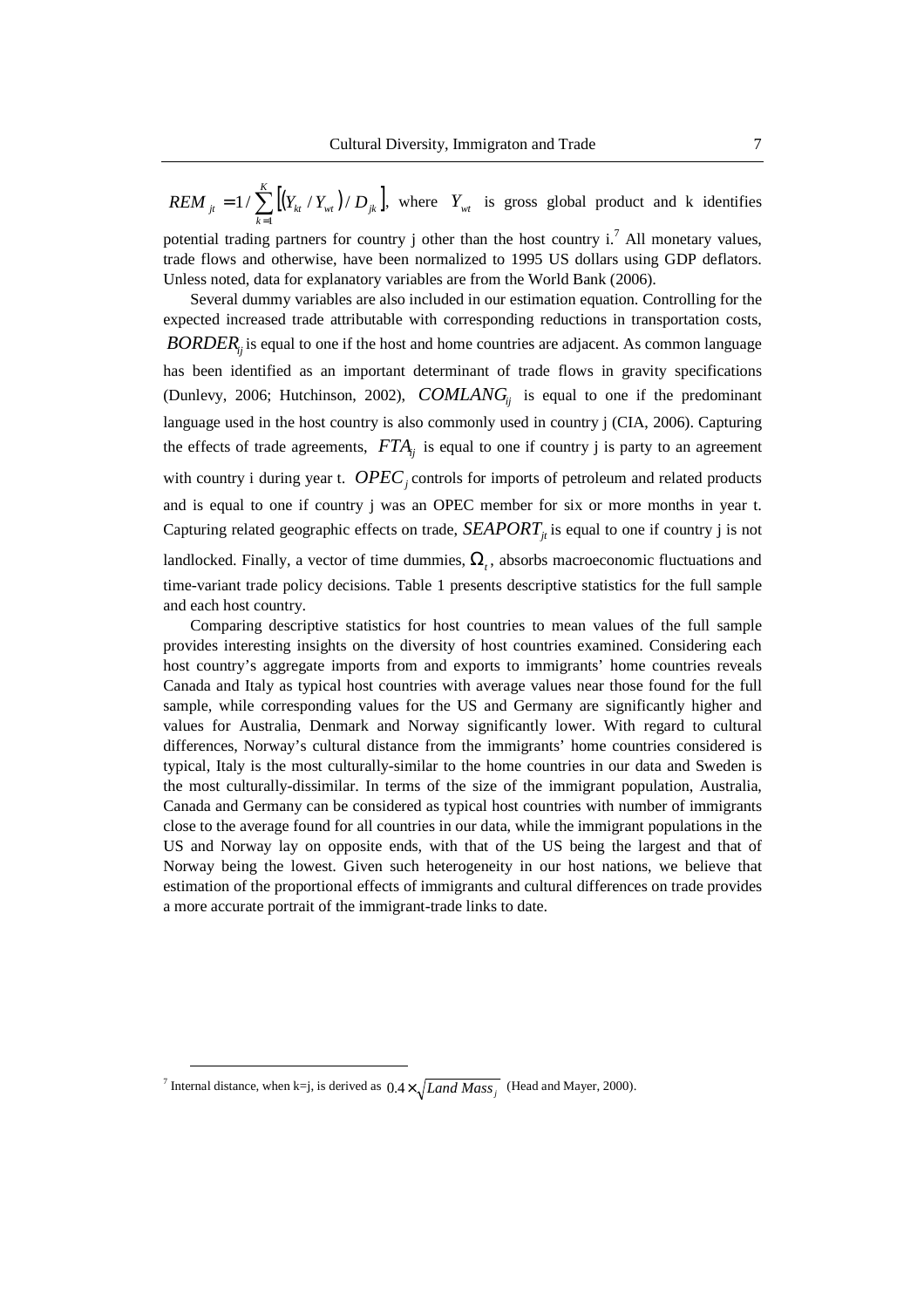| Variable                      | All Hosts      | Australia    | Canada         | Denmark     | Germany      | Italy         | Netherlands  | Norway      | Sweden       | US            |
|-------------------------------|----------------|--------------|----------------|-------------|--------------|---------------|--------------|-------------|--------------|---------------|
| Aggregate                     |                |              |                |             |              |               |              |             |              |               |
| $Exports_{ijt}$               | 2,846,355      | 600,654***   | 3,064,109      | 585,827***  | 6,651,118*** | 2,929,166     | 2,062,156**  | 655,787***  | 1,060,742*** | 8,067,804***  |
|                               | (11,516,076)   | (1,606,299)  | (21, 953, 655) | (1,368,579) | (11,630,257) | (6, 181, 892) | (5,722,386)  | (1,568,748) | (1,919,262)  | (20,963,739)  |
| Manufactured                  |                |              |                |             |              |               |              |             |              |               |
| Exports <sub>ijt</sub>        | 2, 373, 484    | 314,973***   | 2,247 306      | 407,154***  | 6,163,385*** | 2,670,057     | 1,427,504*** | 221,429***  | 941,041***   | 7,019,242***  |
|                               | (9,685,055)    | (770, 635)   | (16,866,301)   | (959, 798)  | (10,768,369) | (5,574,322)   | (3,623,542)  | (482, 451)  | (1,670,911)  | (18,627,374)  |
| Non-                          |                |              |                |             |              |               |              |             |              |               |
| Manufactured                  | 472,863        | 285,681***   | 816,843        | 178.673***  | 487,733      | 259,109***    | 634,652      | 434,358     | 117,701***   | 1,048,455***  |
| Exports <sub>ii</sub>         | (2,181,436)    | (939, 424)   | (5,142,456)    | (426, 613)  | (1,017,709)  | (619,761)     | (2,160,012)  | (1,169,514) | (268, 817)   | (2,685,990)   |
|                               |                |              |                |             |              |               |              |             |              |               |
| Aggregate                     | 3,043,045      | 707,249***   | 2,667,156      | 577,183***  | 5,760,861*** | 2,679,597     | 1,925,247*** | 449,139***  | 867,773***   | 11,818,257*** |
| <b>Imports</b> <sub>iit</sub> |                |              |                |             |              |               |              |             |              |               |
|                               | (12, 303, 484) | (1,864,083)  | (15,264,857)   | (1,363,921) | (9,615,832)  | (5,814,895)   | (4,369,482)  | (944, 642)  | (1,900,474)  | (29,514,658)  |
| Manufactured                  | 2,553,470      | 639,539***   | 2,350,911      | 464.913***  | 4,773,483*** |               | 1,490,492*** | 376,801***  | 721,960***   | 10,077,052*** |
| Imports <sub>ijt</sub>        |                |              |                |             |              | 2,140,572     |              |             |              |               |
|                               | (10,743,097)   | (1,782,487)  | (13,816,945)   | (1,156,805) | (8,328,884)  | (4,956,609)   | (3,609,111)  | (824,098)   | (1,657,528)  | (25,659,622)  |
| Non-                          |                |              |                |             |              |               |              |             |              |               |
| Manufactured                  | 489,580        | 67.709***    | 316,021**      | 112,269***  | 987,378***   | 539,025       | 434,755      | 72,337***   | 145,813***   | 1,741,481***  |
| Imports <sub>it</sub>         | (2,077,562)    | (172,680)    | (1,485,276)    | (247, 036)  | (1,912,395)  | (981, 210)    | (880,029)    | (154, 674)  | (348, 530)   | (5,358,722)   |
| Cultural                      |                |              |                |             |              |               |              |             |              |               |
| $Distance_{ii}$               | 1.4645         | $1.3162***$  | 1.3461***      | 1.7492***   | 1.3504***    | $0.9979***$   | $1.551**$    | 1.5030      | $2.0617***$  | 1.3055***     |
|                               | (0.7022)       | (0.5877)     | (0.5561)       | (0.7535)    | (0.6208)     | (0.4646)      | (0.7256)     | (0.72)      | (0.7686)     | (0.4983)      |
| Immigrants <sub>it</sub>      | 60,715         | 48,521       | 59,749         | $2,693***$  | 83,170       | 12,520***     | 13,370***    | $1,510***$  | $10,445***$  | 314,454***    |
|                               |                |              |                |             |              |               |              |             |              |               |
| Geodesic                      | (328, 645.9)   | (137, 592.2) | (105, 116.8)   | (4,968.08)  | (260, 396.5) | (22,072.93)   | (34, 134.62) | (3,926.5)   | (27, 574.15) | (891, 510.1)  |
| Distance <sub>ii</sub>        | 7,073,57       | 13.744.87*** | 7.917.84***    | 4.960.51*** | 4,869.25***  | 8,735.95***   | 4.970.56***  | 5,142.00*** | 5.093.30***  | 8,227.89***   |
| (kilometers)                  | (4,921.81)     | (3,470.61)   | (3,148.05)     | (4,524.67)  | (4,590.94)   | (3,766.16)    | (4,557.85)   | (4,389.39)  | (4,419.64)   | (3,216.87)    |

#### **Table 1. Descriptive Statistics**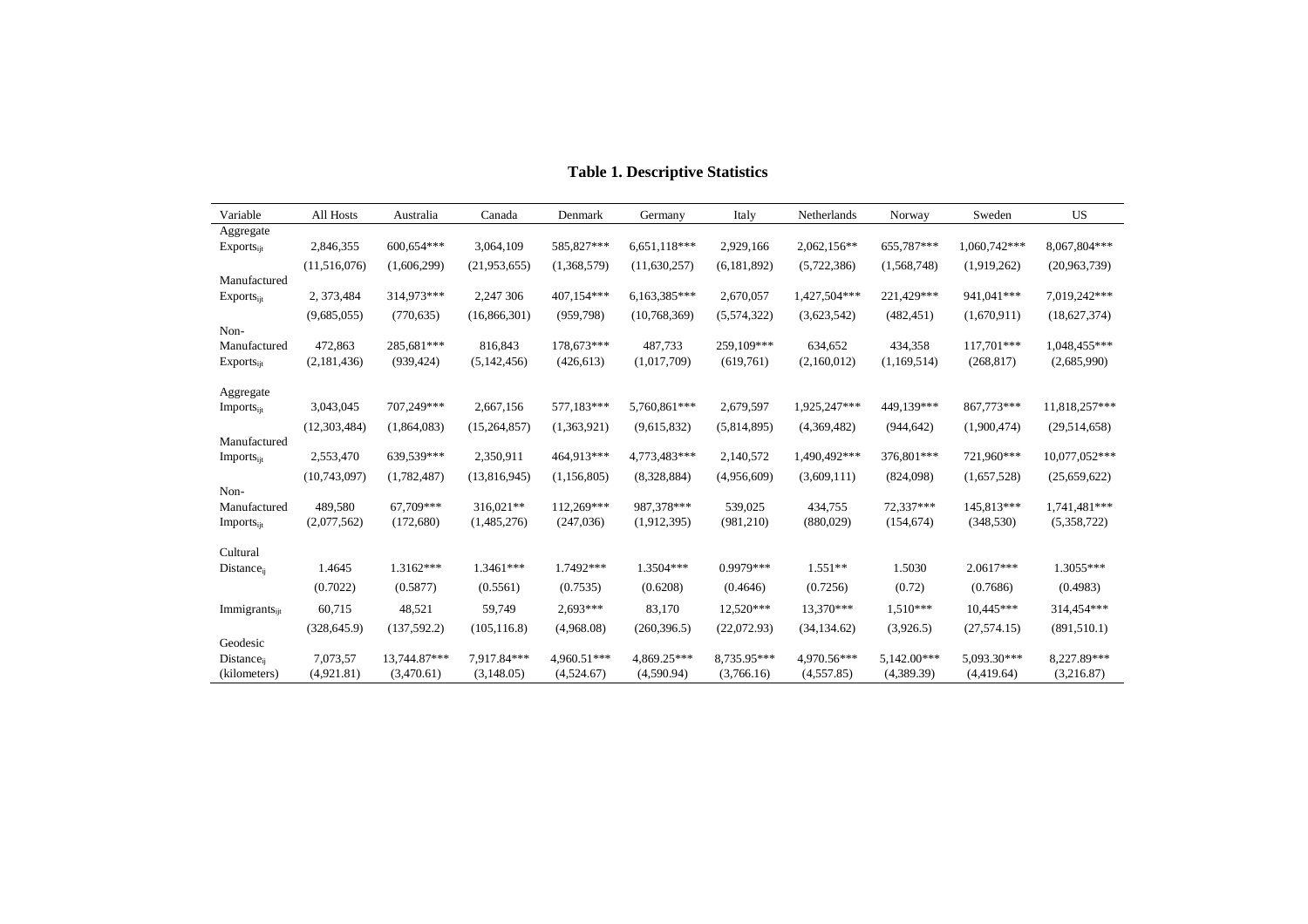| Variable                | All Hosts     | Australia     | Canada        | Denmark       | Germany       | Italy         | Netherlands   | Norway        | Sweden        | <b>US</b>     |
|-------------------------|---------------|---------------|---------------|---------------|---------------|---------------|---------------|---------------|---------------|---------------|
| $GDP_{it}$              | 362,039.96    | 377,963.00    | 374,928.02    | 381,824.09    | 359,116.23    | 369,814.26    | 379,151.12    | 381,709.84    | 380,836.13    | 260,035.15*** |
|                         | (1,096,381)   | (1,146,323)   | (1, 147, 248) | (1,147,220)   | (1,136,473)   | (1,145,425)   | (1,147,571)   | (1,147,244)   | (1,147,400)   | (592, 571)    |
| Population $_{it}$      | 71,387.40     | 71,935.06     | 71,926.72     | 72,296.23     | 71.164.06     | 71,525.55     | 72,142.10     | 72,308.97     | 72,243.90     | 68,284.84     |
|                         | (190, 910.49) | (191, 279.93) | (191, 529.13) | (191, 424.16) | (191, 590.22) | (191, 587.39) | (191, 473.94) | (191, 419.66) | (191, 442.02) | (189, 924.10) |
| Openness $_{it}$        | 0.7422        | 0.7457        | 0.7402        | 0.7413        | 0.7433        | 0.7445        | 0.7342        | 0.741         | 0.7405        | 0.7487        |
|                         | (0.409)       | (0.4091)      | (0.4107)      | (0.4107)      | (0.4103)      | (0.4099)      | (0.4066)      | (0.4108)      | (0.4107)      | (0.4061)      |
| $Remoteness_{jt}$       | 25,705.47     | 25,671.99     | 25,708.94     | 25,691.11     | 25,728.81     | 25,719.44     | 25,715.61     | 25,681.55     | 25,701.65     | 25,730.15     |
|                         | (45,322.26)   | (45,389.6)    | (45,370.9)    | (45,380.18)   | (45,359.99)   | (45,365.2)    | (45,367.3)    | (45,384.97)   | (45,374.75)   | (45,359.23)   |
| $\Delta$ ln             |               |               |               |               |               |               |               |               |               |               |
| Exchange                | 0.0556        | 0.0460        | $0.0865***$   | 0.0400        | $0.0356*$     | 0.0590        | $0.0347**$    | 0.0477        | 0.0443        | $0.1069***$   |
| $Rate_{ijt}$            | (0.2039)      | (0.2136)      | (0.1993)      | (0.2014)      | (0.2012)      | (0.2048)      | (0.2012)      | (0.1988)      | (0.2071)      | (0.1969)      |
| Common                  | 0.2255        | $0.4179***$   | $0.3881***$   | $0.4925***$   | $0.1493***$   | $0.1642***$   | $0.0299***$   | $0.00***$     | $0.00***$     | $0.3881***$   |
| Language <sub>ii</sub>  | (0.418)       | (0.4938)      | (0.4879)      | (0.5006)      | (0.3568)      | (0.3709)      | (0.1704)      | (0.00)        | (0.00)        | (0.4879)      |
| Adjacency <sub>ii</sub> | 0.0381        | $0.00***$     | $0.0149***$   | $0.0149***$   | $0.1194***$   | $0.0597*$     | 0.0299        | 0.0448        | 0.0299        | 0.0299        |
|                         | (0.1916)      | (0.00)        | (0.1214)      | (0.1214)      | (0.3247)      | (0.2372)      | (0.1704)      | (0.2071)      | (0.1704)      | (0.1704)      |
| <b>OPEC</b>             | 0.0597        | 0.0597        | 0.0597        | 0.0597        | 0.0597        | 0.0597        | 0.0597        | 0.0597        | 0.0597        | 0.0597        |
|                         | (0.237)       | (0.2372)      | (0.2372)      | (0.2372)      | (0.2372)      | (0.2372)      | (0.2372)      | (0.2372)      | (0.2372)      | (0.2372)      |
| ${\sf Seaport}_j$       | 0.8209        | 0.8209        | 0.8209        | 0.8209        | 0.8209        | 0.8209        | 0.8209        | 0.8209        | 0.8209        | 0.8209        |
|                         | (0.3835)      | (0.3839)      | (0.3839)      | (0.3839)      | (0.3839)      | (0.3839)      | (0.3839)      | (0.3839)      | (0.3839)      | (0.3839)      |

Sample sizes for individual host countries equal 402 observations. The "all hosts" sample is equal to 3,618 observations. Population and trade values in 1,000s. GDP values in 100,000s. All monetary values are in 1995 US dollars. "\*\*\*", "\*\*" and "\*" denote statistical significance from the "all hosts" mean at the 1%, 5% and 10% levels, respectively.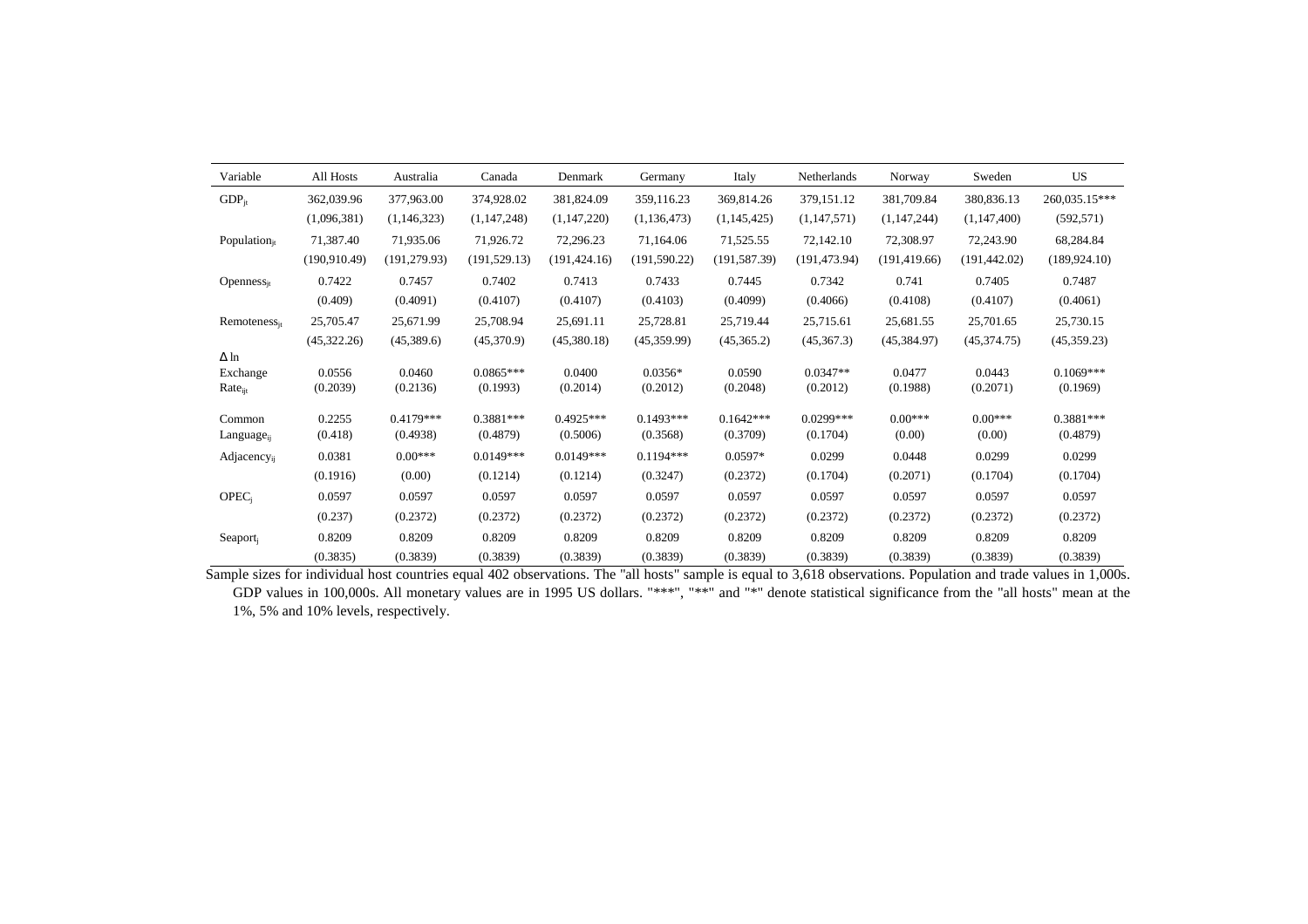To calculate our measure of cultural distance, we follow Tadesse and White (2007, 2008a, 2008b) and White and Tadesse (2008a) and use data from the WVS and the EVS (Inglehart et al., 2004; Hagenaars et al., 2003). The surveys provide data from representative national samples that pertain to a broad and varying set of topics that include economics, politics, family values, religion, sexual behavior, gender roles, communal identities, civic engagement, ethical concerns, environmental protection, and scientific/technological progress (Inglehart et al., 2004). Factor analysis is used to classify respondents along two dimensions of culture: Traditional authority vs. Secular-Rational authority  $(TSR)$  and Survival values vs. Self-Expression values (*SSE*) (Inglehart et al., 2004).<sup>8</sup> We derive average TSR and SSE values for each nation and then derive the cultural distance between each host-home country pair as  $CD_{ii} = \sqrt{(TSR_j - TSR_i)^2 + (SSE_j - SSE_i)^2}$ . Table 2 presents the corresponding cultural distances between all host-home country pairs in our data, while Figure 1 illustrates differences across  $TSR$  and  $SSE$  dimensions and cultural distances between several hosthome country pairs.  $CD_{ij} = \sqrt{(TSR_j - TSR_i)} + (SSE_j - SSE_i)$ 

The TSR dimension of culture reflects a contrast between societies in which deference to the authority of a God, a nation or the family is viewed as important or as an expectation (i.e., Traditional authority) and those societies in which the individual and self-expression are stressed (i.e., Secular-rational authority). Members of such societies view large families and large numbers of children as positive achievements. Divorce, abortion, euthanasia and suicide, are viewed in a negative light. The emphasis placed on national pride and respect for authority in traditional societies is characterized by obedience to traditional/religious authority, adherence to family/communal obligations, and norms of sharing. That said, individuals in traditional societies rarely discuss politics and are seemingly passive in their acceptance of national authority. This may follow from a pervasive social emphasis on conformity. Emblematic of this is an adoption of absolute standards regarding what is good and what is evil. Members of secular-rational societies, on the other hand, tend to hold opposing views on these topics.

The SSE dimension of culture reflects differences between societies that emphasize hard work and self-denial (i.e., Survival values) and those that place greater emphasis on quality of life issues, such as women's emancipation and equal status for racial and sexual minorities (i.e., Self-expression values). Societies in which individuals focus more on survival tend to emphasize economic and physical security more than autonomy. The uncertainty surrounding economic and physical well-being manifests more generally as members of such societies find foreigners and outsiders, ethnic diversity and cultural change to be threatening. Societies in which self-expression values are emphasized tend to hold opposing preferences from individuals in societies that emphasize survival.

<sup>&</sup>lt;sup>8</sup> Although the WVS/EVS provides data for 81 countries, incomplete data restricts our analysis to 68 nations.

On average, the Values Surveys provide TSR and SSE values for 1,190 residents of each nation in our sample. Mean values are un-weighted arithmetic averages.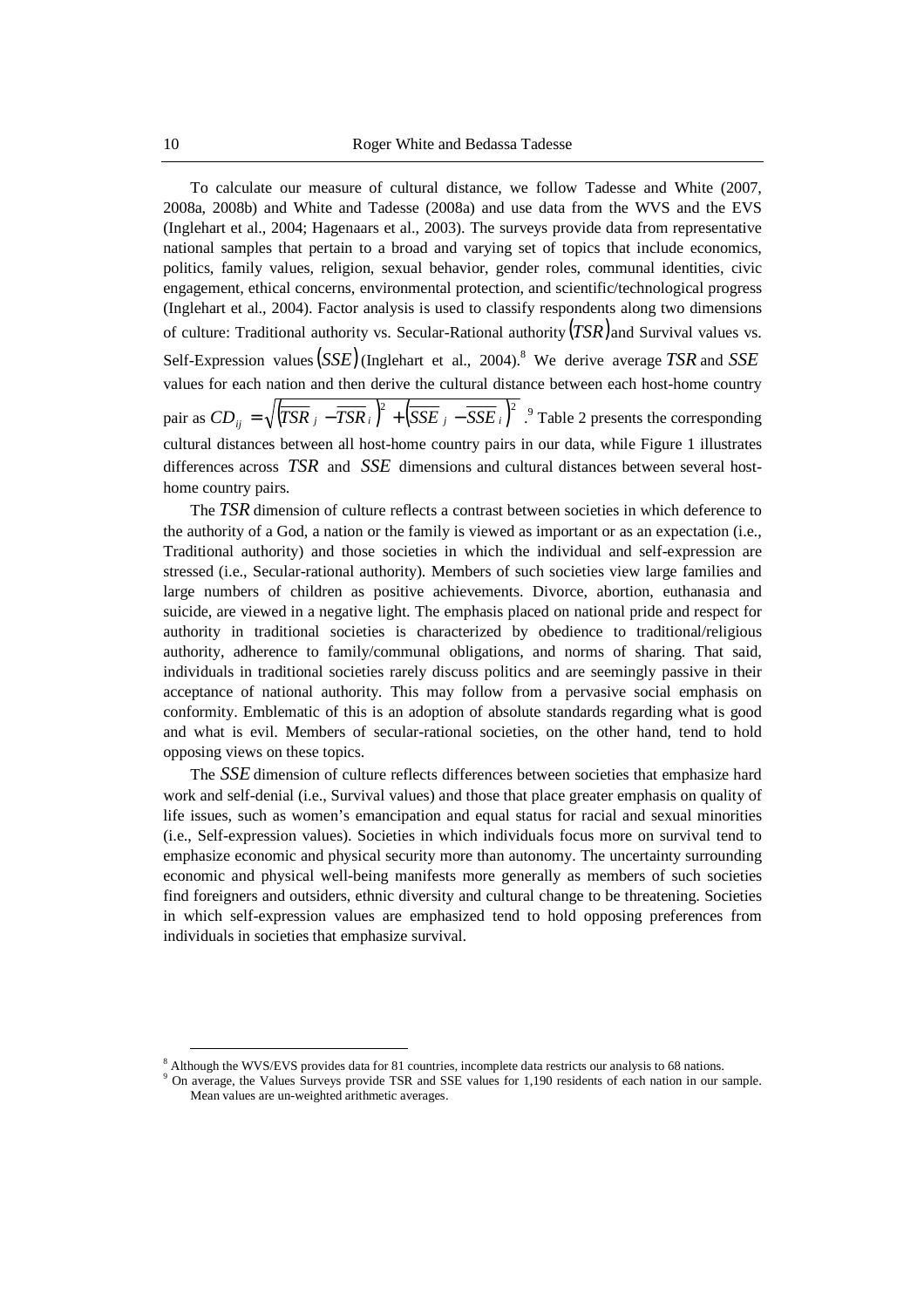

Figure 1. Cultural Distances, Select Host-Home Country Pairs.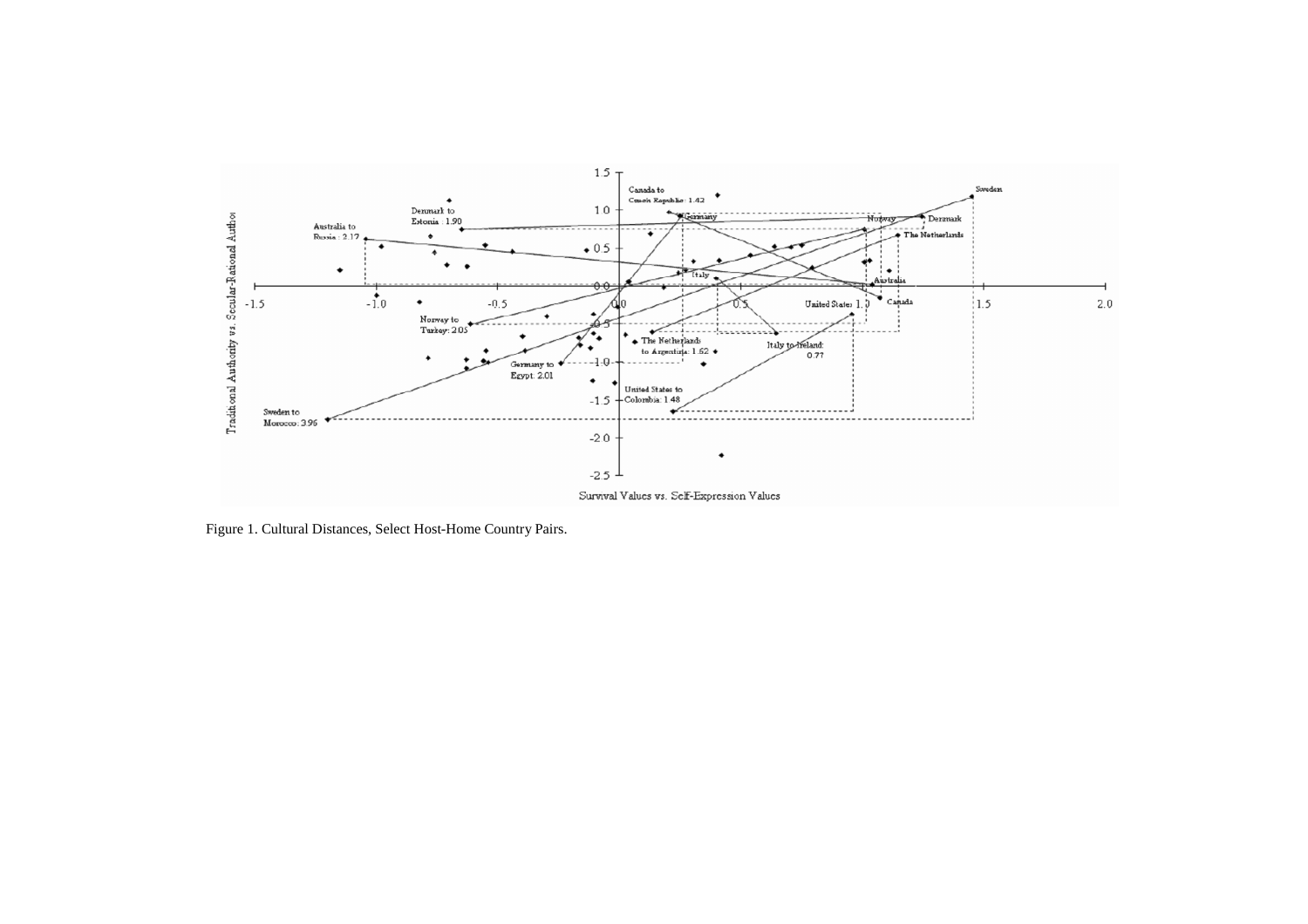| Host:          | Australia | Canada | Denmark | Germany | Italy    | Netherlands | Norway | Sweden | US   |
|----------------|-----------|--------|---------|---------|----------|-------------|--------|--------|------|
| Albania        | 1.58      | 1.61   | 2.02    | 1.24    | 0.94     | 1.82        | 1.73   | 2.33   | 1.54 |
| Algeria        | 1.89      | 1.83   | 2.63    | 2.09    | 1.45     | 2.38        | 2.34   | 2.97   | 1.64 |
| Argentina      | 1.09      | 1.04   | 1.88    | 1.54    | 0.75     | 1.62        | 1.61   | 2.22   | 0.85 |
| Armenia        | 1.77      | 1.83   | 2.06    | 1.16    | 1.12     | 1.90        | 1.78   | 2.35   | 1.79 |
| Australia      | 0.00      | 0.16   | 0.93    | 1.21    | 0.65     | 0.67        | 0.74   | 1.25   | 0.39 |
| Austria        | 0.34      | 0.48   | 0.81    | 0.88    | 0.42     | 0.56        | 0.55   | 1.16   | 0.63 |
| Azerbaijan     | 1.87      | 1.89   | 2.35    | 1.56    | 1.26     | 2.15        | 2.07   | 2.67   | 1.79 |
| Bangladesh     | 1.80      | 1.76   | 2.51    | 1.95    | 1.34     | 2.27        | 2.23   | 2.85   | 1.58 |
| Belgium        | 0.63      | 0.77   | 0.87    | 0.60    | 0.33     | 0.66        | 0.58   | 1.21   | 0.88 |
| <b>Brazil</b>  | 1.42      | 1.36   | 2.20    | 1.78    | 1.05     | 1.95        | 1.92   | 2.54   | 1.16 |
| Bulgaria       | 1.93      | 2.01   | 2.04    | 1.06    | 1.30     | 1.92        | 1.79   | 2.29   | 2.01 |
| Canada         | 0.16      | 0.00   | 1.08    | 1.36    | 0.72     | 0.82        | 0.90   | 1.39   | 0.25 |
| Chile          | 1.21      | 1.16   | 1.98    | 1.59    | 0.83     | 1.73        | 1.70   | 2.32   | 0.97 |
| China          | 2.07      | 2.18   | 1.96    | 0.97    | 1.50     | 1.90        | 1.75   | 2.15   | 2.23 |
| Colombia       | 1.85      | 1.73   | 2.76    | 2.58    | 1.76     | 2.50        | 2.53   | 3.10   | 1.48 |
| Croatia        | 1.00      | 1.05   | 1.48    | 0.90    | 0.36     | 1.27        | 1.19   | 1.81   | 1.01 |
| Czech Rep.     | 1.27      | 1.42   | 1.04    | 0.06    | 0.89     | 0.99        | 0.83   | 1.27   | 1.54 |
| Denmark        | 0.93      | 1.08   | 0.00    | 1.00    | 1.18     | 0.26        | 0.29   | 0.34   | 1.32 |
| Dominican Rep. | 1.23      | 1.16   | 2.03    | 1.67    | 0.90     | 1.77        | 1.76   | 2.37   | 0.96 |
| Egypt          | 1.64      | 1.57   | 2.44    | 2.01    | 1.28     | 2.18        | 2.16   | 2.78   | 1.36 |
| El Salvador    | 2.33      | 2.18   | 3.25    | 3.17    | 2.33     | 2.99        | 3.04   | 3.57   | 1.94 |
| Estonia        | 1.84      | 1.94   | 1.90    | 0.92    | 1.23     | 1.80        | 1.66   | 2.15   | 1.96 |
| Finland        | 0.60      | 0.75   | 0.68    | 0.62    | 0.51     | 0.47        | 0.39   | 1.01   | 0.91 |
| France         | 0.71      | 0.82   | 1.02    | 0.62    | 0.23     | 0.81        | 0.73   | 1.35   | 0.89 |
| Germany        | 1.21      | 1.36   | 1.00    | 0.00    | 0.84     | 0.93        | 0.78   | 1.23   | 1.48 |
| Greece         | 0.80      | 0.90   | 1.11    | 0.61    | 0.24     | 0.91        | 0.83   | 1.44   | 0.95 |
| Hungary        | 1.69      | 1.75   | 1.98    | 1.10    | 1.04     | 1.82        | 1.71   | 2.28   | 1.71 |
| Iceland        | 0.30      | 0.47   | 0.65    | 0.98    | 0.65     | 0.38        | 0.44   | 0.99   | 0.69 |
| India          | 1.09      | 1.08   | 1.73    | 1.24    | 0.55     | 1.49        | 1.44   | 2.07   | 0.97 |
| Indonesia      | 1.59      | 1.56   | 2.28    | 1.72    | 1.10     | 2.04        | 1.99   | 2.62   | 1.39 |
| Ireland        | 0.75      | 0.64   | 1.65    | 1.60    | 0.77     | 1.39        | 1.42   | 1.99   | 0.40 |
| Israel         | 0.79      | 0.87   | 1.20    | 0.72    | 0.16     | 0.99        | 0.91   | 1.53   | 0.90 |
| Italy          | 0.65      | 0.72   | 1.18    | 0.84    | $0.00\,$ | 0.94        | 0.89   | 1.52   | 0.73 |
| Japan          | 1.35      | 1.51   | 0.89    | 0.31    | 1.10     | 0.91        | 0.76   | 1.05   | 1.67 |
| Jordan         | 2.00      | 1.94   | 2.74    | 2.20    | 1.57     | 2.50        | 2.46   | 3.09   | 1.74 |
| Korea (Rep.)   | 1.55      | 1.63   | 1.75    | 0.84    | 0.91     | 1.60        | 1.48   | 2.03   | 1.62 |
| Latvia         | 1.85      | 1.92   | 2.06    | 1.13    | 1.20     | 1.92        | 1.80   | 2.34   | 1.90 |
| Luxembourg     | 0.64      | 0.79   | 0.73    | 0.57    | 0.47     | 0.53        | 0.44   | 1.06   | 0.93 |
| Macedonia      | 2.20      | 2.25   | 2.50    | 1.58    | 1.55     | 2.34        | 2.23   | 2.78   | 2.18 |
| Mexico         | 1.08      | 0.98   | 1.97    | 1.80    | 0.96     | 1.70        | 1.72   | 2.31   | 0.75 |
| Morocco        | 2.85      | 2.78   | 3.62    | 3.05    | 2.45     | 3.37        | 3.34   | 3.96   | 2.56 |

**Table 2. Host-Home Country Cultural Distances**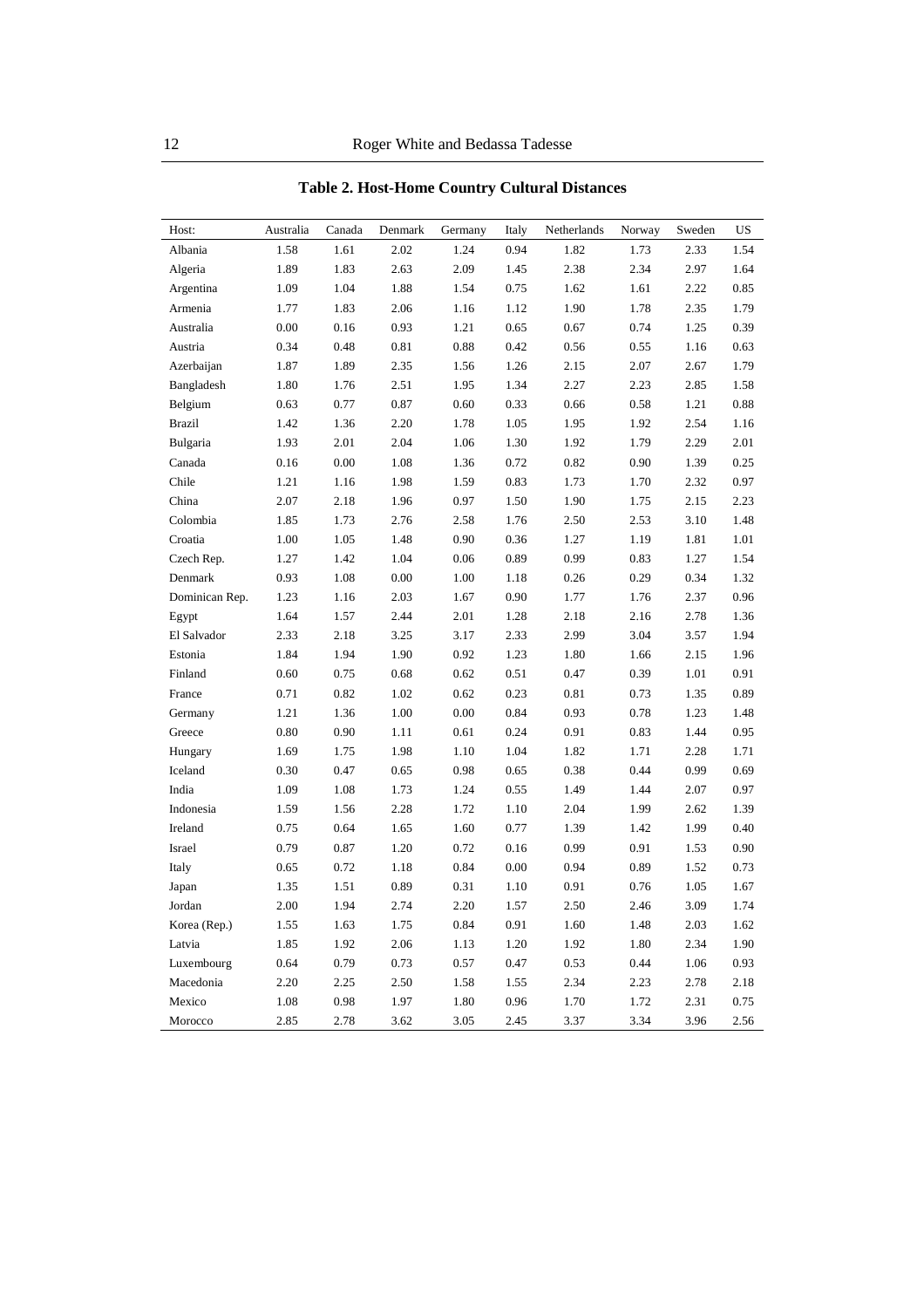|              | <b>Table 2. Continued</b> |        |         |         |       |             |        |        |           |
|--------------|---------------------------|--------|---------|---------|-------|-------------|--------|--------|-----------|
| Host:        | Australia                 | Canada | Denmark | Germany | Italy | Netherlands | Norway | Sweden | <b>US</b> |
| Netherlands  | 0.67                      | 0.82   | 0.26    | 0.93    | 0.94  | 0.00        | 0.16   | 0.60   | 1.06      |
| New          |                           |        |         |         |       |             |        |        |           |
| Zealand      | 0.32                      | 0.48   | 0.62    | 0.98    | 0.67  | 0.36        | 0.42   | 0.96   | 0.71      |
| Nigeria      | 1.66                      | 1.56   | 2.52    | 2.21    | 1.43  | 2.26        | 2.26   | 2.87   | 1.33      |
| Norway       | 0.74                      | 0.90   | 0.29    | 0.78    | 0.89  | 0.16        | 0.00   | 0.63   | 1.12      |
| Pakistan     | 1.94                      | 1.89   | 2.66    | 2.10    | 1.48  | 2.42        | 2.38   | 3.00   | 1.70      |
| Peru         | 1.44                      | 1.38   | 2.20    | 1.76    | 1.04  | 1.95        | 1.92   | 2.54   | 1.19      |
| Philippines  | 1.39                      | 1.35   | 2.13    | 1.66    | 0.96  | 1.88        | 1.85   | 2.47   | 1.16      |
| Poland       | 1.40                      | 1.39   | 2.03    | 1.44    | 0.86  | 1.80        | 1.74   | 2.37   | 1.26      |
| Portugal     | 1.21                      | 1.20   | 1.87    | 1.35    | 0.69  | 1.63        | 1.58   | 2.21   | 1.06      |
| Romania      | 2.04                      | 2.07   | 2.47    | 1.63    | 1.41  | 2.29        | 2.19   | 2.78   | 1.97      |
| Russian Fed. | 2.17                      | 2.25   | 2.31    | 1.33    | 1.53  | 2.19        | 2.06   | 2.56   | 2.23      |
| Slovak Rep.  | 1.26                      | 1.36   | 1.45    | 0.60    | 0.65  | 1.30        | 1.18   | 1.75   | 1.38      |
| Slovenia     | 1.14                      | 1.27   | 1.14    | 0.27    | 0.65  | 1.02        | 0.88   | 1.41   | 1.35      |
| South Africa | 1.33                      | 1.28   | 2.09    | 1.66    | 0.93  | 1.84        | 1.81   | 2.43   | 1.09      |
| Spain        | 0.81                      | 0.89   | 1.24    | 0.75    | 0.17  | 1.03        | 0.95   | 1.58   | 0.90      |
| Sweden       | 1.25                      | 1.39   | 0.34    | 1.23    | 1.52  | 0.60        | 0.63   | 0.00   | 1.64      |
| Switzerland  | 0.60                      | 0.75   | 0.63    | 0.64    | 0.56  | 0.42        | 0.34   | 0.96   | 0.93      |
| Tanzania     | 1.70                      | 1.61   | 2.55    | 2.21    | 1.44  | 2.29        | 2.29   | 2.89   | 1.38      |
| Turkey       | 1.73                      | 1.72   | 2.34    | 1.68    | 1.18  | 2.12        | 2.05   | 2.67   | 1.57      |
| Uganda       | 1.67                      | 1.62   | 2.41    | 1.89    | 1.24  | 2.16        | 2.13   | 2.75   | 1.43      |
| Ukraine      | 2.08                      | 2.15   | 2.26    | 1.30    | 1.44  | 2.13        | 2.00   | 2.53   | 2.13      |
| UK           | 0.20                      | 0.35   | 0.73    | 1.13    | 0.72  | 0.47        | 0.56   | 1.05   | 0.59      |
| <b>USA</b>   | 0.39                      | 0.25   | 1.32    | 1.48    | 0.73  | 1.06        | 1.12   | 1.64   | 0.00      |
| Uruguay      | 0.86                      | 0.90   | 1.42    | 0.95    | 0.25  | 1.19        | 1.13   | 1.76   | 0.85      |
| Venezuela    | 1.25                      | 1.14   | 2.14    | 1.96    | 1.13  | 1.88        | 1.90   | 2.48   | 0.90      |
| Vietnam      | 1.31                      | 1.27   | 2.05    | 1.60    | 0.88  | 1.80        | 1.77   | 2.39   | 1.09      |
| Zimbabwe     | 2.06                      | 2.02   | 2.76    | 2.15    | 1.58  | 2.52        | 2.47   | 3.10   | 1.84      |

The characteristics represented by the *TSR* and *SSE* dimensions correspond with the channels through which immigrants influence trade. The emphasis on family and religion and associated adherence to family/communal obligations and norms of sharing suggests that, in the absence of formal contracting or access to a well-functioning judiciary or acceptance/adherence to the rule of law, the importance of business and social networks would be magnified. Repeated interaction with members of business and social networks would build trust since subsequent interaction is viewed as representative of commitment and reciprocity of trust and respect would be expected. It is reasonable to expect less trade will take place when functioning trade channels and formal contracting are weak or non-existent. In such instances, immigrants have a positive role to play as trade-intermediaries.

Uncertainty relating to survival-orientation may increase the value of immigrants' connections in terms of decreasing transactions costs and prove more effective with respect to increasing trade flows. Similarly, that foreigners and outsiders are viewed as threats is another example of the basis for which immigrants' network connections may be useful in increasing trade flows. The transplanted home bias effect can result from product differentiation, variation in output mix or relative efficiencies in production across host-home country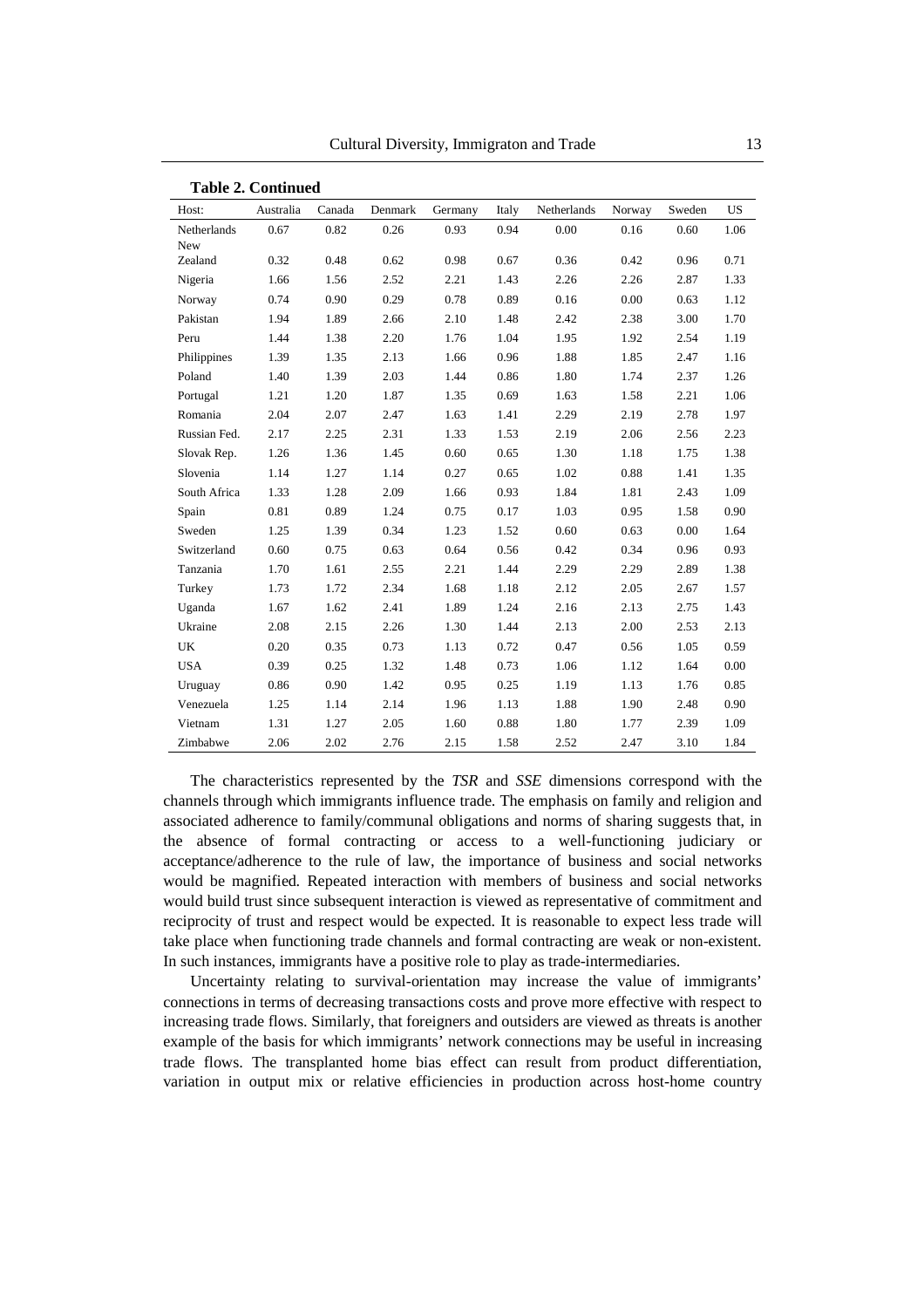pairings. As mentioned, immigrants would essentially fill voids – aiding in the matching of potential buyers and sellers, conveying information about profitable trading opportunities or about potential parties to transactions, or otherwise – and, in doing so, facilitating transactions.

#### **3. ESTIMATION RESULTS/DISCUSSION**

Following Ranjan and Tobias (2005), Eaton and Tamura (1994) and Head and Ries (1998), we estimate equation (3) using the Tobit technique.<sup>10</sup> Since we have the parameter  $\eta$ , the resulting coefficients are not true elasticities. However, as the values of  $\eta$ , relative to the mean values of corresponding dependent variable measures, are quite small, we can heuristically interpret the coefficients as elasticities. Table 3 presents results obtained when aggregate exports and imports, as well as manufactured and non-manufactured goods exports and imports, are employed as dependent variables. $11$  Focusing first on the immigrant stock variables, we find positive and significant coefficients across all estimations. Considered in conjunction with the coefficient on the variable that interacts the immigrant stock, cultural distance and host country dummy variables, we find strong evidence of pro-trade immigrant effects; however, the magnitudes of the effects vary considerably across host countries. For example, the proportional immigrant effect on aggregate imports is largest for the US (0.2968), Canada (0.2727) and Australia (0.2714) and is smallest for Denmark (0.124) and Norway (0.1242). A similar pattern emerges when aggregate exports are considered: Australia (0.3544), Germany (0.2534) and Italy (0.2443) are estimated to have the largest proportional effects, while Denmark (0.1195) has the smallest; the immigrant-export effect for Norway is not significantly different from zero.

With respect to the cultural distance variables, we find negative coefficients in all estimations, although significance is lacking with respect to aggregate exports and exports of manufactured goods. From Table 1, we see that host countries which are relatively more culturally-distant from the home countries included in this data (i.e., Denmark, the Netherlands, Norway and Sweden) also tend to host fewer immigrants relative to host countries that are, on average, less culturally-distant (i.e., Australia, Canada, Germany, Italy and the US). In fact, Denmark and Norway have by far the fewest immigrants among the host countries included in this data set and, with the exception of Sweden, are more culturallydistant from the home countries in the data than all other host countries. Thus, the observed variation in immigrant-trade links across aggregate export and import measures may reflect the relative inability of immigrants who reside in more culturally-distant host countries to overcome the trade-inhibiting effects of the relatively larger cultural differences between their home and host countries.

The remaining coefficients in Table 3 conform to expectations. Coefficients on the variables indicating changes in host-home country exchange rates are positive and negative with respect to imports and exports, respectively, and are generally significant,. Greater hosthome country geodesic distance, implying higher transport costs, corresponds with reduced

 $10$  We also provide similar estimates derived by employing random effects GLS approach as a robustness check.

 $11$ <sup>11</sup> The full set of estimation results is available upon request.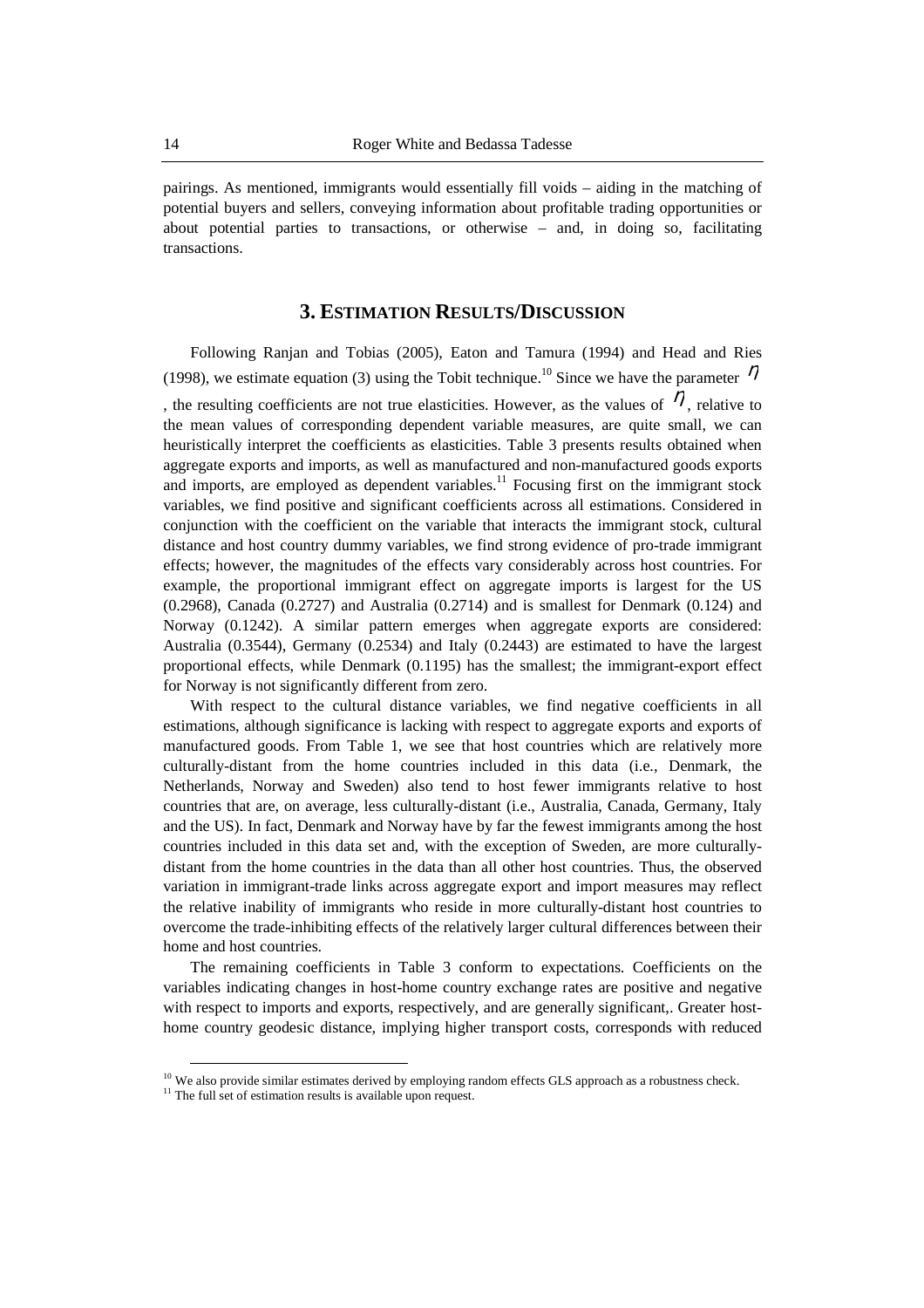trade levels. Also, as expected, higher home country GDP corresponds to both greater host country exports and imports. Likewise, home countries that are relatively more open to trade tend to trade more with the host countries in our sample. Coefficients on the home country population variables are positive and significant in all estimations but one. Intuitively, this means that larger populations imply larger markets for host country exports to serve and, perhaps, a greater ability of the home countries to export to the host countries. Home country economic remoteness is found, in many instances, to negatively affect trade with the host country. Estimated coefficients on the dummy variables suggest that adjacency, commonality of language, free trade agreements and having coastal access all facilitate trade and that, with the exception of trade in non-manufactured goods, the nine host countries tend to trade relatively less with home countries that are members of OPEC.

To further examine variation in immigrant-trade links across host countries, we estimate equation (2) while employing disaggregated measures of trade – imports and exports of manufactured and non-manufactured products and 1-digit SITC sector values of imports and exports – as dependent variables. The resulting proportional immigrant effects on host country imports and exports are presented in Tables 4 and 5, respectively. For most host countries and measures of trade, estimated proportional immigrant effects are positive and significant; however, variation is again noted across host economies. Column (a) of Table 3 reports average immigrant effects and corresponding standard deviations. Immigrant effects that are greater in magnitude than the corresponding average effect are noted by bold typeface.

Comparing magnitudes of immigrants' effects on aggregate, manufactured and nonmanufactured goods imports, separately, across the host countries (the first three trade measures presented in Table 4), we see above-average immigrant effects for Australia, Canada, Germany, the Netherlands and the US. Yet, only effects reported for the US (aggregate imports (0.2968) and manufactured goods imports (0.3688)) and Canada (manufactured goods imports (0.3302)) are more than one standard deviation above the associated mean effects. The corresponding effects (aggregate, manufactured and nonmanufactured goods imports) for Denmark and Norway fall below the relevant mean values, as do estimated effects for aggregate and manufactured goods imports for Italy and Sweden. In fact, the estimated effects for Norway, while positive and significant, are more than one standard deviation below the mean effect. Similarly, for Denmark, the estimated effect of immigrants on aggregate imports and imports of non-manufactured products lies below the mean effect by are more than one standard deviation.

A similar pattern also emerges when we compare the estimated proportional effects of immigrants on host country exports. Results presented for the first three trade measures in Table 5 show that proportional immigrant effects for Australia, Germany and the US are greater in magnitude as compared to the mean effect. Likewise, for Italy and Sweden, the corresponding effect of immigrants on aggregate and manufactured goods exports is greater than the mean effect. Unlike the results presented in Table 4 for imports, here only the effects estimated for Australia (0.3544, 0.3287 and 0.4046 for aggregate, manufactured and nonmanufactured goods exports, respectively) and the US (0.3676 for non-manufactured goods exports) are greater than one standard deviation above the relevant mean.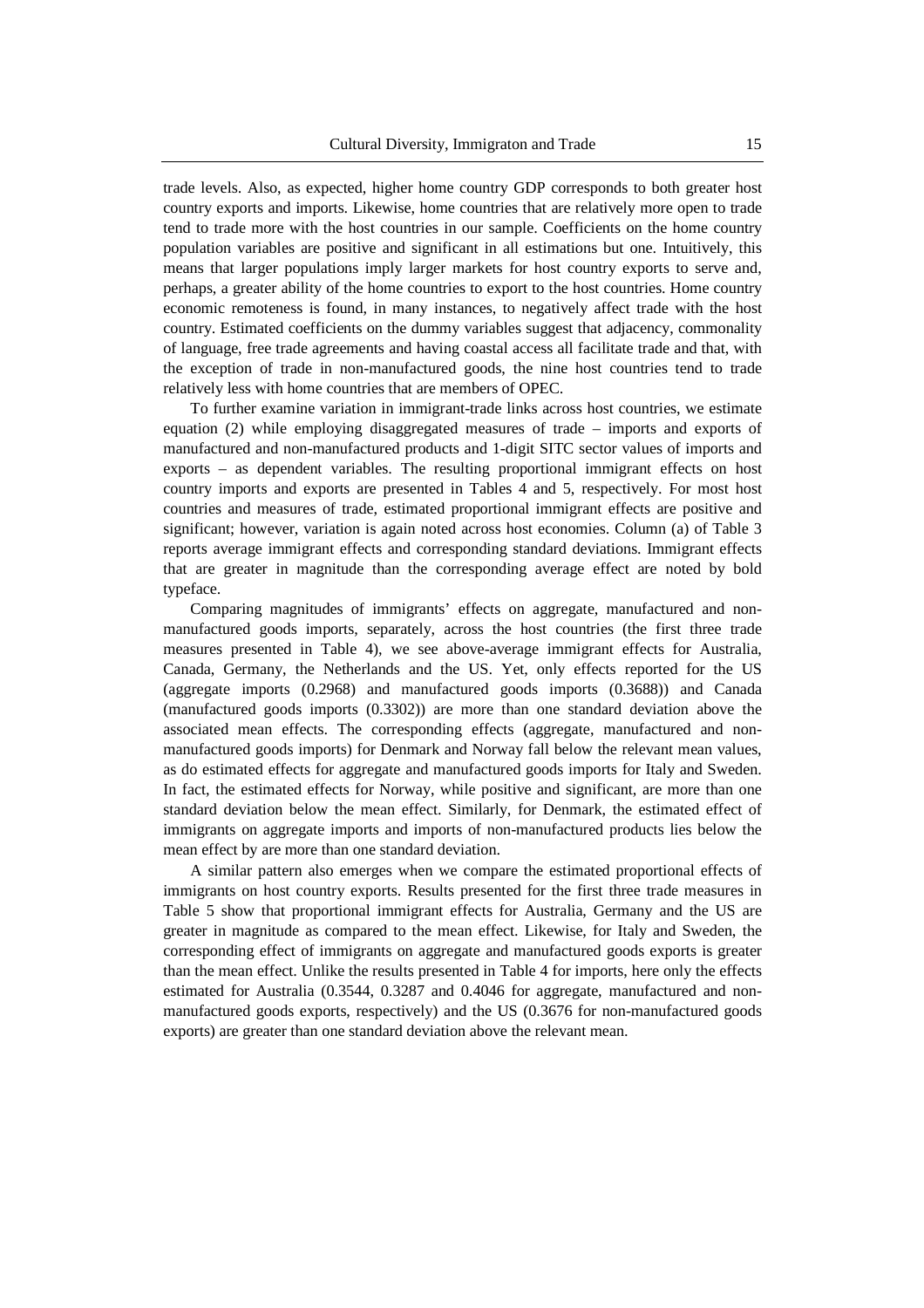|                                                                     |                           | In Manuf.             | In Non-Manuf.          |                    | In Manuf.              | In Non-Manuf.   |
|---------------------------------------------------------------------|---------------------------|-----------------------|------------------------|--------------------|------------------------|-----------------|
| Dep. Variable:                                                      | In Imports <sub>ijt</sub> | Imports <sub>it</sub> | Imports <sub>iit</sub> | In $Exports_{ijt}$ | Exports <sub>ijt</sub> | $Exports_{ijt}$ |
|                                                                     | (a)                       | (b)                   | (c)                    | (d)                | (e)                    | (f)             |
| In Immigrants <sub>ijt</sub>                                        | $0.2107***$               | $0.222***$            | $0.2758***$            | $0.2443***$        | $0.2673***$            | $0.1454***$     |
|                                                                     | (0.0258)                  | (0.0275)              | (0.0306)               | (0.0221)           | (0.0219)               | (0.0257)        |
| In Immigrants <sub>iit</sub> x In Cultural Distance <sub>ii</sub>   | 0.0607                    | 0.0498                | $0.1066**$             | $0.1101***$        | $0.0614*$              | $0.2592***$     |
| x Host Country: Australia                                           | (0.0376)                  | (0.0401)              | (0.0446)               | (0.0322)           | (0.0319)               | (0.0375)        |
| In Immigrants <sub>iit</sub> x In Cultural Distance <sub>ii</sub>   | $0.062*$                  | $0.1082***$           | 0.0015                 | $-0.0543*$         | $-0.1129***$           | $0.1742***$     |
| x Host Country: Canada                                              | (0.0371)                  | (0.0396)              | (0.0439)               | (0.0317)           | (0.0315)               | (0.037)         |
| In Immigrants <sub>iit</sub> x In Cultural Distance <sub>ii</sub>   | $-0.0867**$               | $-0.0232$             | $-0.1183**$            | $-0.1248***$       | $-0.1259***$           | 0.0166          |
| x Host Country: Denmark                                             | (0.0409)                  | (0.0436)              | (0.0484)               | (0.0349)           | (0.0346)               | (0.0408)        |
| In Immigrants <sub>iit</sub> x In Cultural Distance <sub>ii</sub>   | 0.0375                    | 0.0495                | $0.0735*$              | 0.0091             | 0.0007                 | $0.1276***$     |
| x Host Country: Germany                                             | (0.0375)                  | (0.04)                | (0.0444)               | (0.032)            | (0.0318)               | (0.0374)        |
| In Immigrants <sub>iit</sub> x In Cultural Distance <sub>ii</sub>   | 0.0231                    | $0.071*$              | $-0.013$               | $-0.0892***$       | $-0.1052***$           | $0.0572*$       |
| x Host Country: The Netherlands                                     | (0.0349)                  | (0.0372)              | (0.0413)               | (0.0298)           | (0.0296)               | (0.0348)        |
| In Immigrants $_{\text{iit}}$ x In Cultural Distance $_{\text{ii}}$ | $-0.0865**$               | $-0.0941**$           | $-0.1499***$           | $-0.2444***$       | $-0.2596***$           | $-0.0661*$      |
| x Host Country: Norway                                              | (0.0364)                  | (0.0388)              | (0.0431)               | (0.0311)           | (0.0309)               | (0.0363)        |
| In Immigrants <sub>iit</sub> x In Cultural Distance <sub>ii</sub>   | $-0.0167$                 | $-0.0307$             | $-0.0099$              | $-0.0435$          | $-0.0543$              | $0.0655*$       |
| x Host Country: Sweden                                              | (0.0393)                  | (0.0419)              | (0.0466)               | (0.0336)           | (0.0333)               | (0.0392)        |
| In Immigrants <sub>iit</sub> x In Cultural Distance <sub>ii</sub>   | $0.0861**$                | $0.1468***$           | $-0.0154$              | $-0.0362$          | $-0.0728**$            | $0.2222***$     |
| x Host Country: United States                                       | (0.0352)                  | (0.0376)              | (0.0417)               | (0.0301)           | (0.0299)               | (0.0352)        |
| In Cultural Distance <sub>ii</sub>                                  | $-0.7758***$              | $-1.2148***$          | $-0.6172**$            | $-0.1655$          | $-0.1035$              | $-1.235***$     |
|                                                                     | (0.2313)                  | (0.2467)              | (0.2739)               | (0.1978)           | (0.196)                | (0.2308)        |
| $\Delta$ ln Exchange Rate <sub>iit</sub>                            | $0.4108***$               | $0.5933***$           | $0.4469***$            | $-0.342***$        | $-0.1892$              | $-0.6029***$    |
|                                                                     | (0.1434)                  | (0.153)               | (0.1697)               | (0.1227)           | (0.1216)               | (0.1432)        |
| In Geodesic Distanceii                                              | $-0.3989***$              | $-0.5593***$          | $-0.0796$              | $-0.4641***$       | $-0.4411***$           | $-0.6899***$    |
|                                                                     | (0.042)                   | (0.0448)              | (0.0497)               | (0.0359)           | (0.0356)               | (0.0419)        |

| Table 3. Aggregate, Manufacturing and Non-Manufacturing Imports and Exports - Tobit Coefficients |  |  |
|--------------------------------------------------------------------------------------------------|--|--|
|                                                                                                  |  |  |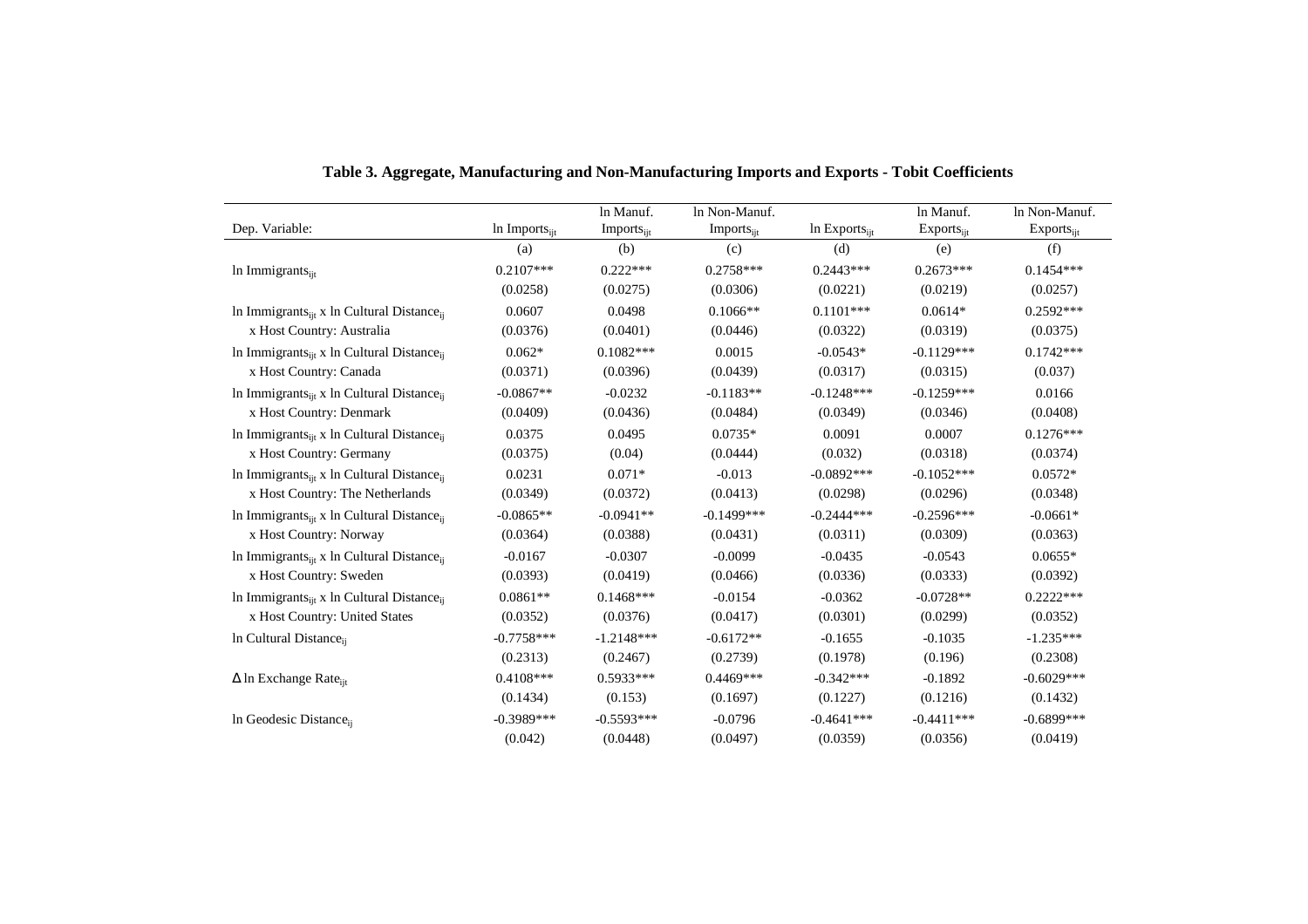| $ln$ GDP <sub>it</sub>               | $0.8615***$  | $0.9671***$  | $0.8558***$   | $0.6104***$  | $0.5983***$  | $0.6428***$  |
|--------------------------------------|--------------|--------------|---------------|--------------|--------------|--------------|
|                                      | (0.0562)     | (0.06)       | (0.0665)      | (0.0481)     | (0.0476)     | (0.0561)     |
| In Trade Openness <sub>it</sub>      | $0.3635***$  | $0.9783***$  | $-0.0275$     | 0.047        | 0.0584       | 0.1078       |
|                                      | (0.0727)     | (0.0776)     | (0.0861)      | (0.0622)     | (0.0616)     | (0.0726)     |
| In Population $_{it}$                | $0.0631*$    | $0.119***$   | $-0.0801**$   | $0.0546*$    | 0.0484*      | 0.029        |
|                                      | (0.034)      | (0.0363)     | (0.0403)      | (0.0291)     | (0.0288)     | (0.034)      |
| In Economic Remoteness <sub>it</sub> | $-0.078$     | $-0.1452***$ | $0.1274**$    | $-0.1688***$ | $-0.2011***$ | $-0.1421***$ |
|                                      | (0.0492)     | (0.0525)     | (0.0582)      | (0.0421)     | (0.0417)     | (0.0491)     |
| Shared Border <sub>ij</sub>          | $0.7473***$  | $0.4321**$   | 1.2788***     | $0.8551***$  | $0.7551***$  | $0.9957***$  |
|                                      | (0.1621)     | (0.1729)     | (0.1918)      | (0.1386)     | (0.1373)     | (0.1617)     |
| Common Language <sub>ii</sub>        | $0.2724***$  | $0.195**$    | $0.3915***$   | $0.3032***$  | $0.4306***$  | $0.2664***$  |
|                                      | (0.0783)     | (0.0835)     | (0.0927)      | (0.0669)     | (0.0663)     | (0.0781)     |
| $FTA_{ijt}$                          | $0.2273**$   | $0.2436**$   | $0.4192***$   | $0.2241***$  | $0.1524**$   | $0.4639***$  |
|                                      | (0.09)       | (0.096)      | (0.1065)      | (0.077)      | (0.0763)     | (0.0898)     |
| OPEC <sub>i</sub>                    | $-0.2795**$  | $-2.2475***$ | $0.9305***$   | $-0.1036$    | $-0.2759***$ | $0.3211**$   |
|                                      | (0.1267)     | (0.1352)     | (0.15)        | (0.1084)     | (0.1074)     | (0.1264)     |
| Seaport <sub>j</sub>                 | $0.9291***$  | $1.0264***$  | $1.2957***$   | $0.7254***$  | $0.6387***$  | $0.9805***$  |
|                                      | (0.0813)     | (0.0867)     | (0.0964)      | (0.0695)     | (0.0689)     | (0.0811)     |
| Constant                             | $-7.1652***$ | $-8.765***$  | $-11.9943***$ | 0.3432       | 0.6089       | 0.2197       |
|                                      | (1.7233)     | (1.8382)     | (2.0398)      | (1.474)      | (1.4605)     | (1.7191)     |
| ${\bf N}$                            | 3,618        | 3,618        | 3,618         | 3,618        | 3,618        | 3,618        |
| Pseudo- $R^2$                        | 0.25         | 0.26         | 0.19          | 0.27         | 0.28         | 0.22         |
| Adjusted $R^2$                       | 0.73         | 0.68         | 0.67          | 0.74         | 0.73         | 0.65         |
| Log-likelihood                       | $-6984$      | $-7207$      | $-7551$       | $-6433$      | $-6399$      | $-6973$      |
| <b>LR Statistic</b>                  | $4.606***$   | 5.008***     | $3.506***$    | 4.758***     | 5.098***     | $4.005***$   |

 Coefficients on dummy variables representing years and host countries not reported. Statistical significance is denoted as follows: "\*\*\*", "\*\*", and "\*" indicate significance from zero at the 1%, 5%, and 10% levels, respectively.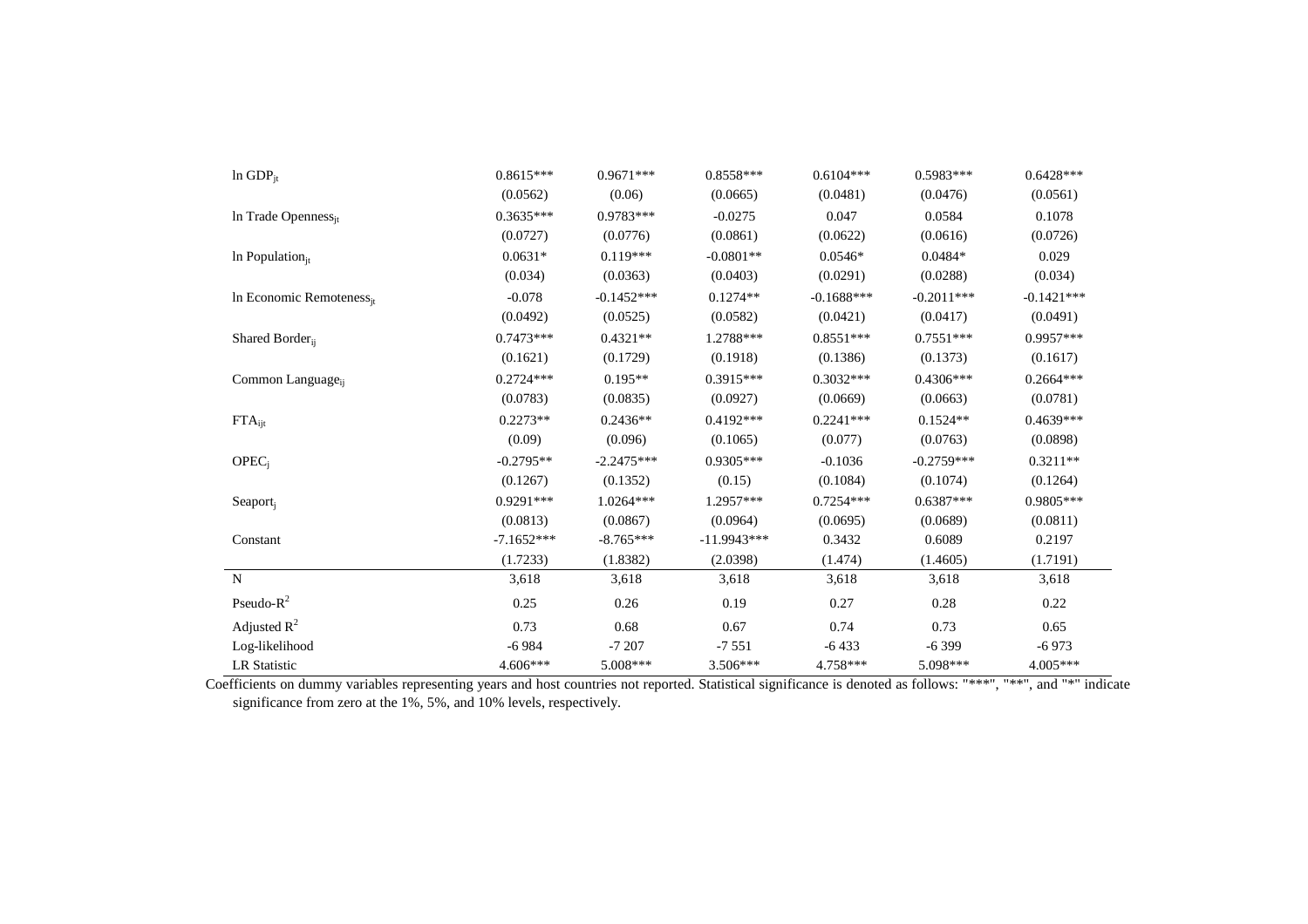|                                                           | Average  | Australia   | Canada      | Denmark     | Germany     | Italy       | Netherlands | Norway      | Sweden      | <b>US</b>   |
|-----------------------------------------------------------|----------|-------------|-------------|-------------|-------------|-------------|-------------|-------------|-------------|-------------|
|                                                           | (a)      | (b)         | (c)         | (d)         | (e)         | (f)         | (g)         | (h)         | (i)         | (i)         |
| Aggregate Imports                                         | 0.2195   | $0.2714***$ | $0.2727***$ | $0.124***$  | $0.2482***$ | $0.2107***$ | $0.2338***$ | $0.1242***$ | $0.194***$  | $0.2968***$ |
|                                                           | (0.0627) | (7.29)      | (7.4)       | (3.29)      | (6.84)      | (8.17)      | (7.61)      | (4.8)       | (5.2)       | (8.38)      |
| <b>Manufactured Products</b>                              | 0.2528   | $0.2718***$ | $0.3302***$ | $0.1988***$ | $0.2715***$ | $0.222***$  | $0.293***$  | $0.1279***$ | $0.1913***$ | $0.3688***$ |
|                                                           | (0.075)  | (6.84)      | (8.4)       | (4.94)      | (7.01)      | (8.07)      | (8.94)      | (4.63)      | (4.81)      | (9.76)      |
| Non-Manufactured Products                                 | 0.2619   | $0.3824***$ | $0.2773***$ | $0.1575***$ | $0.3493***$ | $0.2758***$ | $0.2628***$ | $0.1259***$ | $0.2659***$ | $0.2604***$ |
|                                                           | (0.0806) | (8.65)      | (6.36)      | (3.52)      | (8.13)      | (9.01)      | (7.22)      | (4.11)      | (6.01)      | (6.21)      |
| SITC-0: Food and Live Animals                             | 0.3557   | $0.4955***$ | $0.4213***$ | $0.2909***$ | $0.4666***$ | $0.3661***$ | $0.4033***$ | $0.128***$  | $0.3186***$ | $0.3108***$ |
|                                                           | (0.1107) | (10.37)     | (8.96)      | (6.03)      | (10.08)     | (11.09)     | (10.27)     | (3.88)      | (6.68)      | (6.87)      |
| SITC-1: Beverages and Tobacco                             | 0.2439   | $0.339***$  | $0.3934***$ | 0.0489      | $0.3881***$ | $0.4678***$ | $0.3533***$ | $-0.138***$ | $0.125**$   | $0.2669***$ |
|                                                           | (0.2204) | (5.3)       | (6.3)       | (0.75)      | (6.33)      | (10.37)     | (6.75)      | (3.04)      | (1.96)      | (4.45)      |
| SITC-2: Crude Materials, Inedible,<br><b>Except Fuels</b> | 0.2512   | $0.3723***$ | $0.3106***$ | $0.1918***$ | $0.3088***$ | $0.2485***$ | $0.2877***$ | 0.0514      | $0.2581***$ | $0.2831***$ |
|                                                           | (0.1064) | (6.94)      | (5.93)      | (3.57)      | (6.0)       | (6.77)      | (6.59)      | (1.4)       | (4.84)      | (5.63)      |
| SITC-3: Mineral Fuels, Lubricants and                     |          |             |             |             |             |             |             |             |             |             |
| <b>Related Materials</b>                                  | 0.2321   | $0.3217***$ | $0.3131***$ | $-0.1546$   | $0.434***$  | $0.2938***$ | $0.2685***$ | 0.0397      | 0.1178      | $0.4582***$ |
|                                                           | (0.1848) | (2.71)      | (2.88)      | (1.3)       | (4.17)      | (3.77)      | (2.97)      | (0.48)      | (1.04)      | (4.48)      |
| SITC-4: Animal and Vegetable Oils,<br>Fats and Waxes      | 0.5249   | $0.653***$  | $0.7506***$ | $0.4037***$ | $0.6875***$ | $0.4097***$ | $0.5931***$ | $0.2747***$ | $0.4101***$ | $0.542***$  |
|                                                           |          |             |             |             |             |             |             |             |             |             |
| SITC-5: Chemicals and Related Products,                   | (0.1591) | (7.57)      | (9.41)      | (4.47)      | (9.07)      | (7.00)      | (9.06)      | (4.64)      | (4.78)      | (7.21)      |
| n.e.s.                                                    | 0.2017   | $0.3083***$ | $0.3147***$ | 0.0546      | $0.2712***$ | $0.2002***$ | $0.3065***$ | 0.0346      | $0.0916*$   | $0.3228***$ |
|                                                           | (0.1361) | (6.29)      | (6.55)      | (1.1)       | (5.75)      | (5.89)      | (7.65)      | (1.02)      | (1.86)      | (7.0)       |
| SITC-6: Manufactured Goods Classified                     |          |             |             |             |             |             |             |             |             |             |
| by Material                                               | 0.2229   | $0.3027***$ | $0.3044***$ | $0.1564***$ | $0.2195***$ | $0.1435***$ | $0.2709***$ | $0.1194***$ | $0.196***$  | $0.2935***$ |
|                                                           | (0.0729) | (6.64)      | (6.76)      | (3.38)      | (4.95)      | (4.56)      | (7.2)       | (3.77)      | (4.29)      | (6.77)      |
| SITC-7: Machinery and Transport<br>Equipment              | 0.2538   | $0.2467***$ | $0.3773***$ | $0.1592***$ | $0.2584***$ | $0.2501***$ | $0.3267***$ | $0.0944***$ | 0.2589***   | $0.3125***$ |
|                                                           | (0.0855) | (5.49)      | (8.5)       | (3.49)      | (5.91)      | (8.04)      | (8.82)      | (3.02)      | (5.76)      | (7.32)      |
|                                                           |          |             |             |             |             |             |             |             |             |             |

#### **Table 4. Proportional Immigrant Effects, Imports**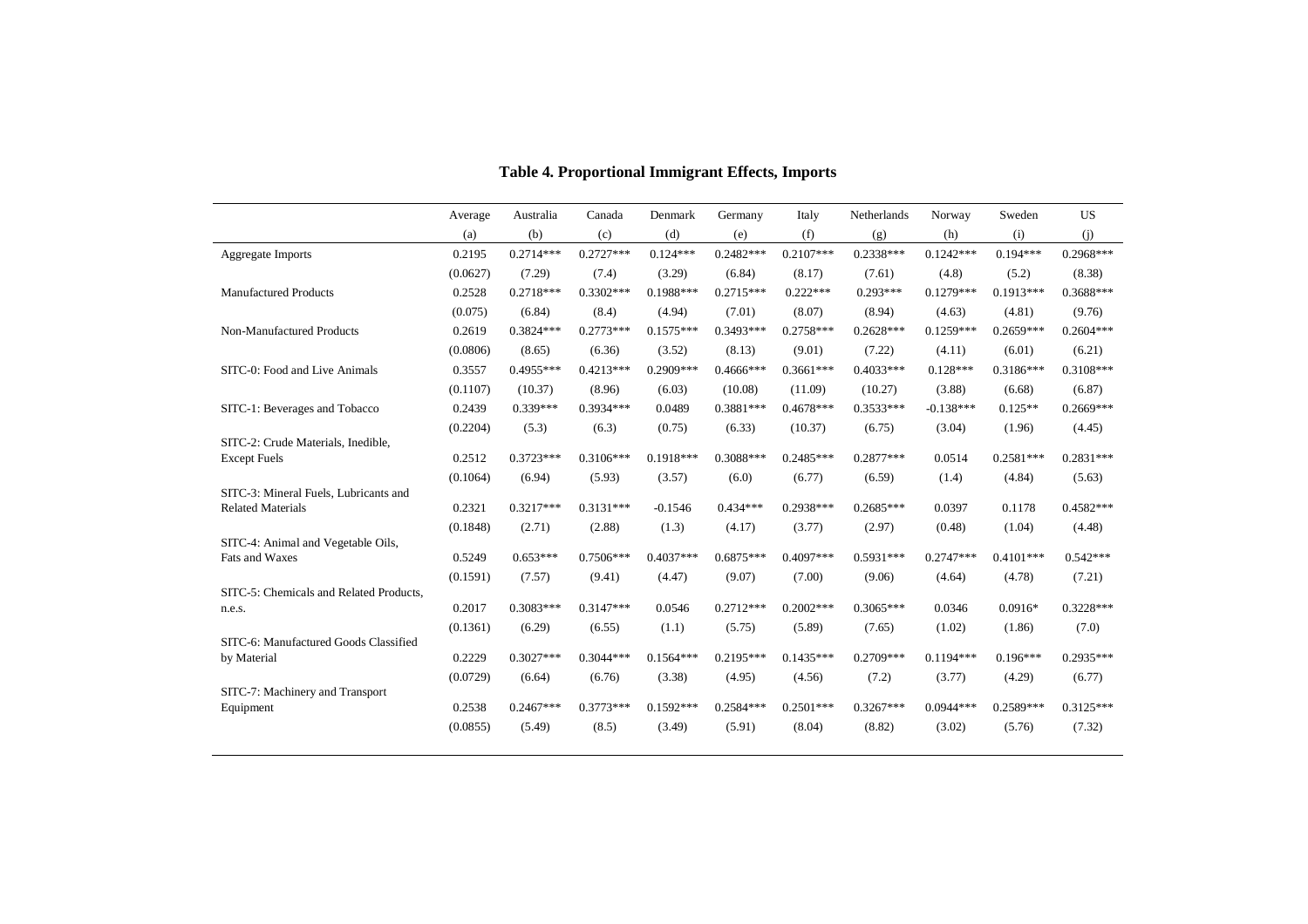|                                       | Average  | Australia   | Canada      | Denmark     | Germany     | Italy       | <b>Netherlands</b> | Norway      | Sweden      | US          |
|---------------------------------------|----------|-------------|-------------|-------------|-------------|-------------|--------------------|-------------|-------------|-------------|
| SITC-8: Miscellaneous Manufactured    |          |             |             |             |             |             |                    |             |             |             |
| Articles                              | 0.3415   | $0.2664***$ | $0.4272***$ | $0.348***$  | $0.4217***$ | $0.2915***$ | $0.4131***$        | $0.1341***$ | $0.2879***$ | $0.4832***$ |
|                                       | (0.1078) | (5.99)      | (9.74)      | (7.74)      | (9.76)      | (9.50)      | (11.29)            | (4.35)      | (6.48)      | (11.45)     |
| SITC-9: Commodities and Transactions. |          |             |             |             |             |             |                    |             |             |             |
| n.e.c.                                | 0.1148   | 0.0593      | $0.2581***$ | $0.1838***$ | 0.0201      | $0.2469***$ | $0.1846***$        | $0.2017***$ | $0.2858***$ | $0.2441***$ |
|                                       | (0.1798) | (0.98)      | (4.48)      | (3.12)      | (0.35)      | (5.95)      | (3.81)             | (4.93)      | (4.72)      | (4.41)      |

 $\frac{(0.1798)}{\text{Statistical significance}}$  is denoted as follows: "\*\*". "\*". and "#" indicate significance from zero at the 1%. 5%. and 10% levels. respectively. Bold<br>(italicized) font indicates corresponding effect is greater (less) than the a

$$
Z = \frac{\hat{\beta}_{CD} + \hat{\beta}_{INTER}}{VAR(\hat{\beta}_{CD}) + VAR(\hat{\beta}_{INTER}) + 2 \times COVAR(\hat{\beta}_{CD}, \hat{\beta}_{INTER})}
$$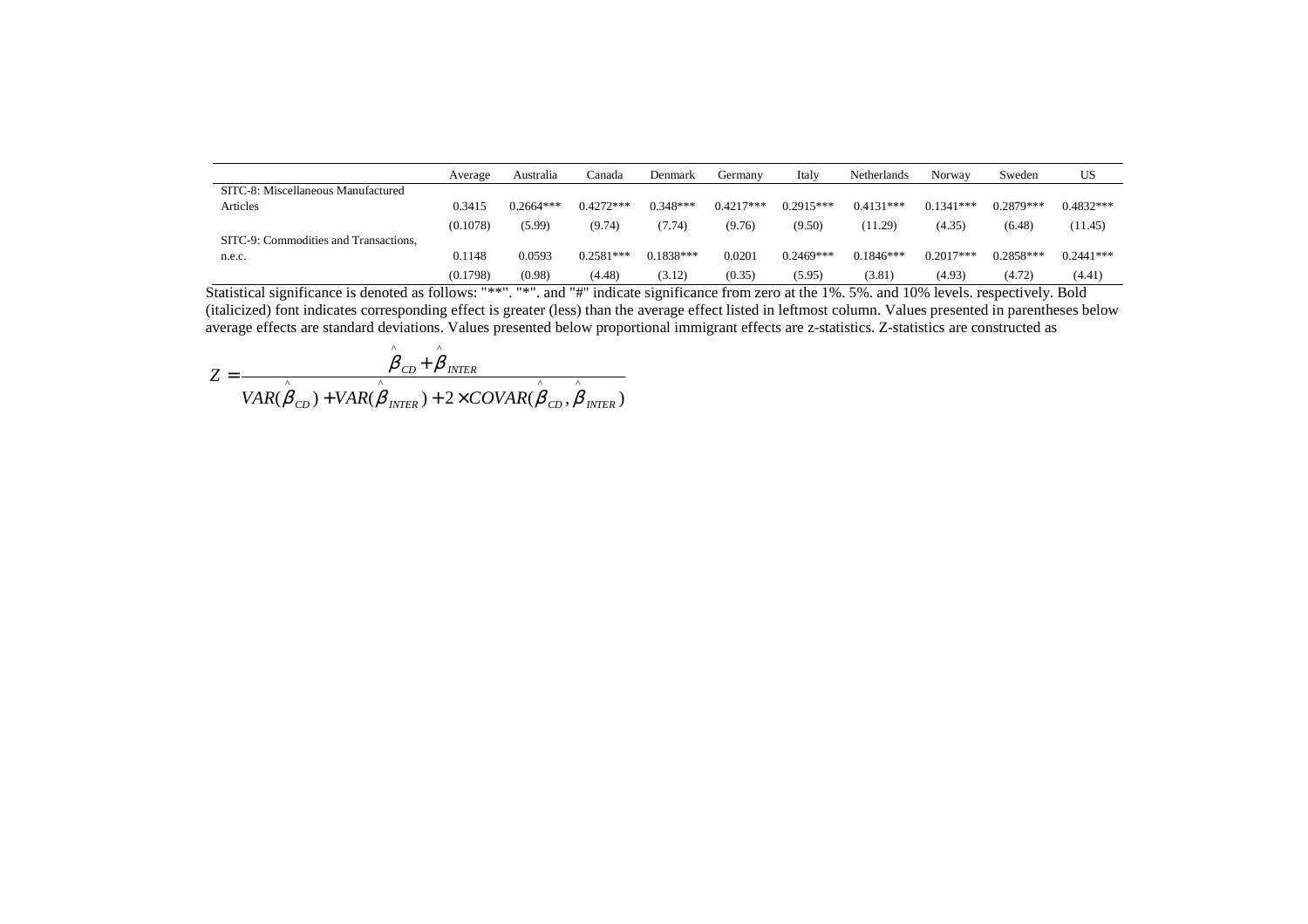|                                                   | Average  | Australia   | Canada      | Denmark     | Germany     | Italy       | Netherlands | Norway      | Sweden      | US          |
|---------------------------------------------------|----------|-------------|-------------|-------------|-------------|-------------|-------------|-------------|-------------|-------------|
|                                                   | (a)      | (b)         | (c)         | (d)         | (e)         | (f)         | (g)         | (h)         | (i)         | (i)         |
| <b>Aggregate Exports</b>                          | 0.1917   | $0.3544***$ | $0.19***$   | $0.1195***$ | $0.2534***$ | $0.2443***$ | $0.1551***$ | $-0.0001$   | $0.2008***$ | $0.2081***$ |
|                                                   | (0.0979) | (11.12)     | (6.03)      | (3.7)       | (8.16)      | (11.05)     | (5.9)       | (0.0)       | (6.3)       | (6.86)      |
| <b>Manufactured Products</b>                      | 0.1922   | $0.3287***$ | $0.1544***$ | $0.1414***$ | $0.268***$  | $0.2673***$ | $0.1621***$ | 0.0077      | $0.213***$  | $0.1945***$ |
|                                                   | (0.0951) | (10.41)     | (4.94)      | (4.42)      | (8.71)      | (12.21)     | (6.22)      | (0.35)      | (6.74)      | (6.48)      |
| Non-Manufactured Products                         | 0.2406   | $0.4046***$ | $0.3196***$ | $0.162***$  | $0.273***$  | $0.1454***$ | $0.2026***$ | $0.0793***$ | $0.2109***$ | $0.3676***$ |
|                                                   | (0.1083) | (10.88)     | (8.69)      | (4.3)       | (7.55)      | (5.66)      | (6.6)       | (3.07)      | (5.67)      | (10.4)      |
| SITC-0: Food and Live Animals                     | 0.2102   | $0.383***$  | $0.3037***$ | $0.1204***$ | $0.2253***$ | $0.1322***$ | $0.1732***$ | $0.0634**$  | $0.1371***$ | $0.3535***$ |
|                                                   | (0.1128) | (9.13)      | (7.33)      | (2.84)      | (5.53)      | (4.56)      | (5.01)      | (2.18)      | (3.26)      | (8.87)      |
| SITC-1: Beverages and Tobacco                     | 0.2440   | 0.0673      | $0.4375***$ | $0.1048**$  | $0.3267***$ | $0.3782***$ | $0.2054***$ | 0.012       | $0.2495***$ | $0.4942***$ |
|                                                   | (0.182)  | (1.27)      | (8.48)      | (2.0)       | (6.54)      | (10.51)     | (4.85)      | (0.31)      | (4.81)      | (10.13)     |
| SITC-2: Crude Materials. Inedible.                |          |             |             |             |             |             |             |             |             |             |
| <b>Except Fuels</b>                               | 0.3185   | $0.5893***$ | $0.3735***$ | $0.2937***$ | $0.3742***$ | $0.1737***$ | $0.2534***$ | $0.1539***$ | $0.3101***$ | $0.3445***$ |
| SITC-3: Mineral Fuels. Lubricants and             | (0.129)  | (13.56)     | (8.75)      | (6.7)       | (8.9)       | (5.79)      | (7.12)      | (5.1)       | (7.17)      | (8.39)      |
| <b>Related Materials</b>                          | 0.4578   | $0.6726***$ | $0.6087***$ | $0.394***$  | $0.6208***$ | $0.3594***$ | $0.4052***$ | $0.1274***$ | $0.4111***$ | $0.5209***$ |
|                                                   | (0.1686) | (9.4)       | (8.88)      | (5.51)      | (9.4)       | (7.44)      | (7.24)      | (2.62)      | (5.96)      | (8.05)      |
| SITC-4: Animal and Vegetable Oils.                |          |             |             |             |             |             |             |             |             |             |
| Fats and Waxes                                    | 0.3637   | $0.6822***$ | $0.6532***$ | $0.2066***$ | $0.4613***$ | $0.1731***$ | $0.3304***$ | 0.0417      | $0.2356***$ | $0.5309***$ |
|                                                   | (0.2328) | (10.59)     | (10.49)     | (3.35)      | (8.0)       | (4.11)      | (6.76)      | (0.93)      | (3.85)      | (9.37)      |
| SITC-5: Chemicals and Related Products.<br>n.e.s. | 0.2241   | $0.2953***$ | $0.317***$  | $0.2079***$ | $0.3169***$ | $0.2602***$ | $0.2254***$ | 0.0285      | $0.1762***$ | 0.2184***   |
|                                                   | (0.0977) | (4.32)      | (4.66)      | (3.04)      | (4.68)      | (11.12)     | (3.44)      | (0.45)      | (2.58)      | (3.24)      |
| SITC-6: Manufactured Goods Classified             |          |             |             |             |             |             |             |             |             |             |
| by Material                                       | 0.2202   | $0.2894***$ | $0.2535***$ | $0.1198***$ | $0.3332***$ | $0.2485***$ | $0.2081***$ | $0.044*$    | $0.2488***$ | $0.2369***$ |
|                                                   | (0.0879) | (8.38)      | (7.44)      | (3.43)      | (9.93)      | (10.40)     | (7.31)      | (1.84)      | (7.21)      | (7.22)      |
| SITC-7: Machinery and Transport                   |          |             |             |             |             |             |             |             |             |             |
| Equipment                                         | 0.1844   | $0.2473***$ | $0.1337***$ | $0.1766***$ | $0.2572***$ | $0.2654***$ | $0.153***$  | 0.0222      | $0.2469***$ | $0.1798***$ |
|                                                   | (0.0847) | (7.78)      | (4.26)      | (5.49)      | (8.32)      | (12.06)     | (5.83)      | (1.01)      | (7.77)      | (5.95)      |

### **Table 5. Proportional Immigrant Effects. Exports**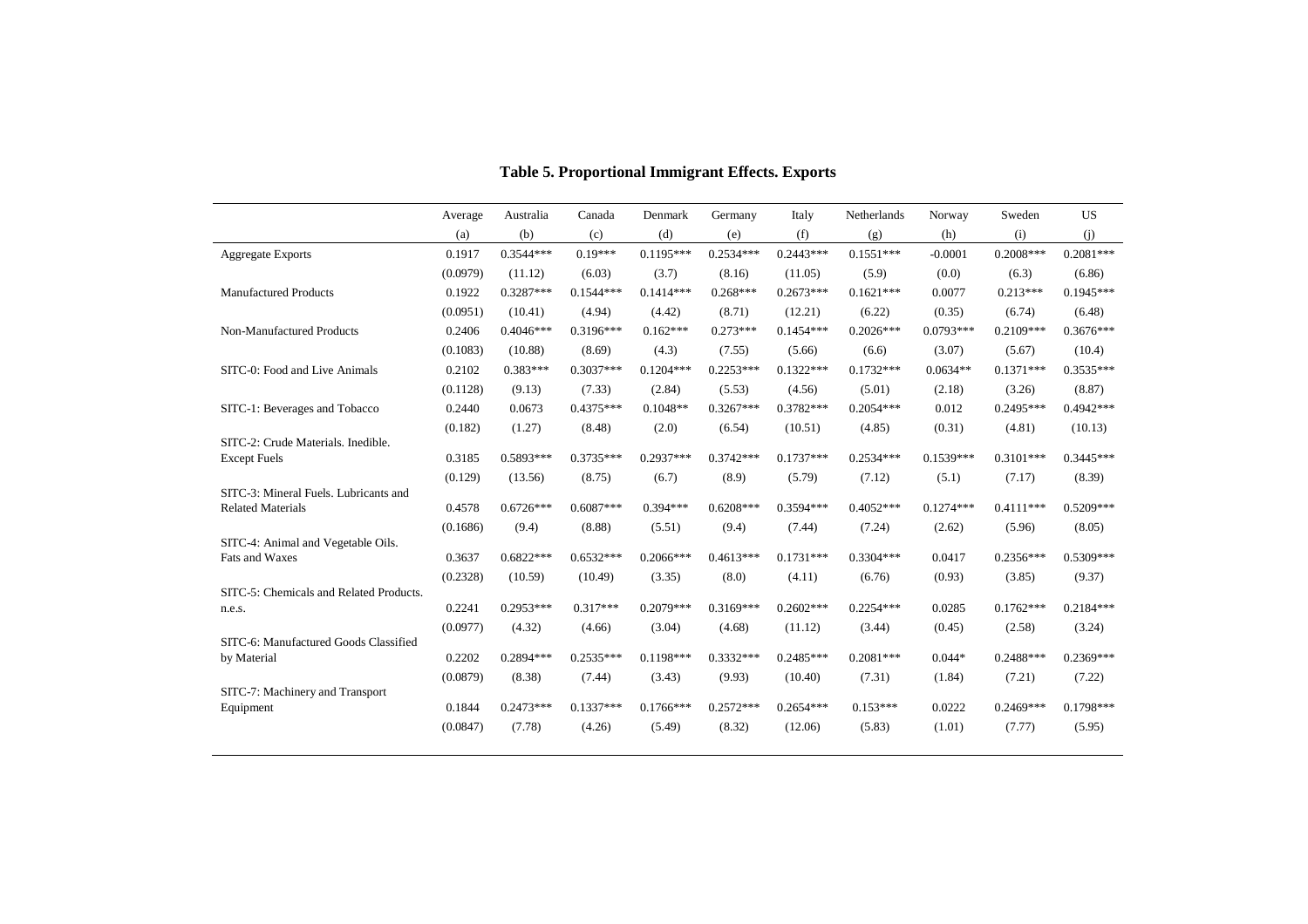|                                       | Average  | Australia   | Canada      | Denmark     | Germany     | Italy       | <b>Netherlands</b> | Norway    | Sweden      | US          |
|---------------------------------------|----------|-------------|-------------|-------------|-------------|-------------|--------------------|-----------|-------------|-------------|
|                                       |          |             |             |             |             |             |                    |           |             |             |
| SITC-8: Miscellaneous Manufactured    |          |             |             |             |             |             |                    |           |             |             |
| Articles                              | 0.2194   | $0.2997***$ | $0.2498***$ | $0.1445***$ | $0.3216***$ | $0.2528***$ | $0.1872***$        | $0.0376*$ | $0.2228***$ | $0.2584***$ |
|                                       | (0.0867) | (9.87)      | (8.33)      | (4.71)      | (10.9)      | (12.04)     | (7.48)             | (1.78)    | (7.34)      | (8.96)      |
| SITC-9: Commodities and Transactions. |          |             |             |             |             |             |                    |           |             |             |
| n.e.c.                                | 0.1907   | $0.4247***$ | $0.1573***$ | $0.1363***$ | $0.2099***$ | $0.3034***$ | $0.1268***$        | 0.01      | $0.1658***$ | $0.1921***$ |
|                                       | (0.1188) | (10.25)     | (3.84)      | (3.25)      | (5.21)      | (10.53)     | (3.71)             | (0.35)    | (4.0)       | (4.88)      |

**Table 6. Simpson's Diversity Indexes by Host Country and Year** 

|      | Average | Australia     | Canada     | Denmark     | Germany   | Italy     | <b>Netherlands</b> | Norway     | Sweden        | US     |
|------|---------|---------------|------------|-------------|-----------|-----------|--------------------|------------|---------------|--------|
|      | (a)     | (b)           | (c)        | (d)         | (e)       | (f)       | (g)                | (h)        | (i)           | (j)    |
| 2001 | 14.03%  | 30.62%        | 24.96%     | 7.04%       | 13.25%    | 3.71%     | 11.32%             | 4.58%      | 14.26%        | 16.54% |
| 2000 | 14.05%  | 31.70%        | 24.77%     | 6.91%       | 13.18%    | 3.58%     | 11.16%             | 4.63%      | 14.09%        | 16.44% |
| 1999 | 13.63%  | 31.45%        | 25.10%     | 6.79%       | 13.13%    | 2.89%     | 11.07%             | 4.53%      | 13.92%        | 13.81% |
| 1998 | 13.75%  | 31.24%        | 24.53%     | 6.62%       | 13.11%    | 2.70%     | 10.94%             | 4.37%      | 16.56%        | 13.64% |
| 1997 | 13.53%  | 31.05%        | 24.07%     | 6.45%       | 12.83%    | 2.59%     | 10.84%             | 4.38%      | 16.11%        | 13.45% |
| 1996 | 13.37%  | 31.21%        | 23.99%     | 6.23%       | 12.81%    | 1.87%     | 10.83%             | 4.49%      | 15.73%        | 13.20% |
| Avg. | 13.73%  | $31.21\%$ *** | 24.57% *** | $6.68\%***$ | 13.05%*** | 2.89% *** | $11.03\%$ ***      | $4.5\%***$ | $15.11\%$ *** | 14.52% |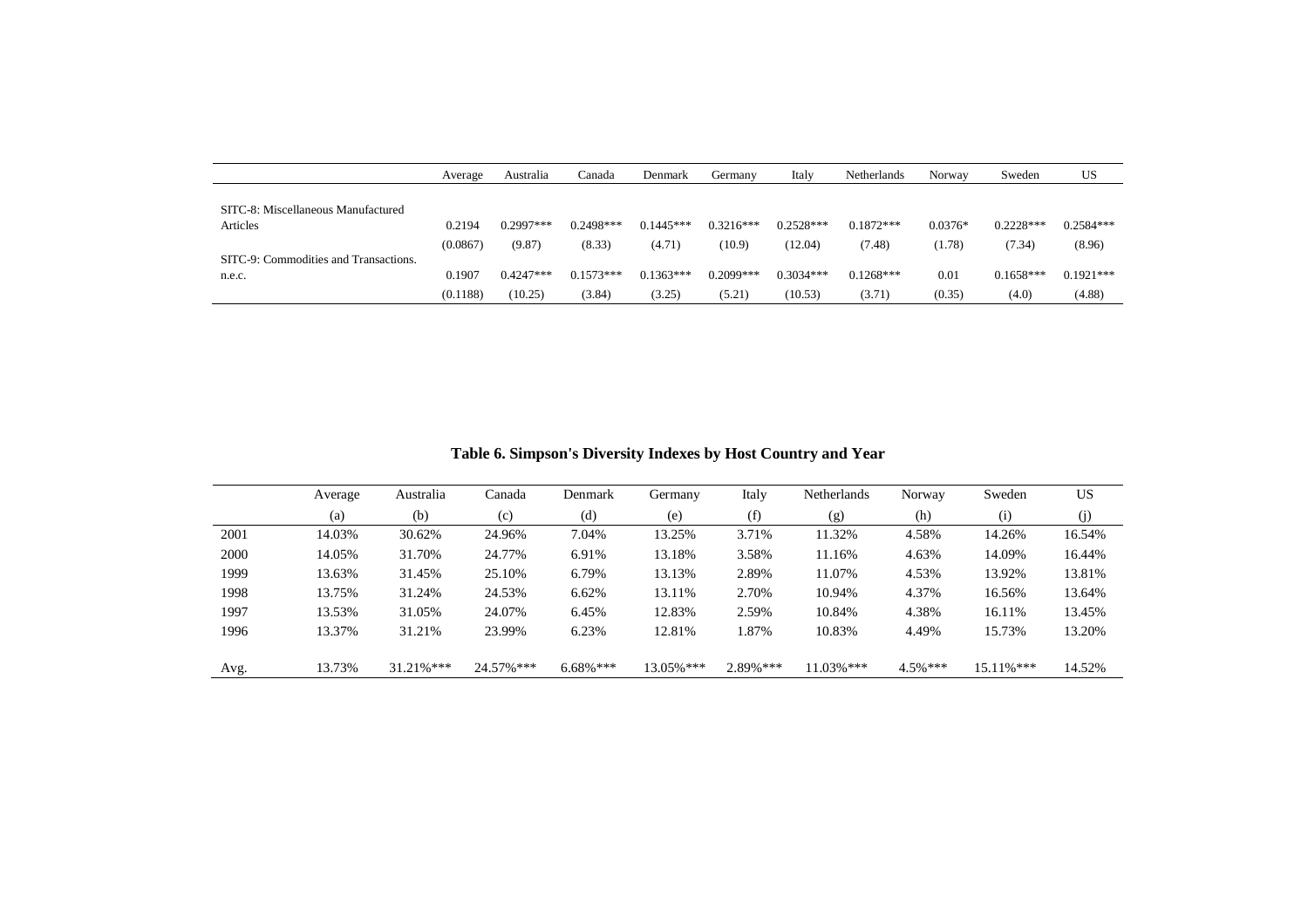Most striking is that. in the case of Norway. of the three estimated proportional immigrant effects. only the effect on non-manufactured goods exports (0.0793) is significant and even this effect is less than one standard deviation below the corresponding mean effect.

To examine immigrant-trade links at a much greater level of detail. we decompose aggregate import and export values into 1-digit SITC sector-level values. Based on the observed variation in the magnitudes of the effects across host countries when employing aggregate. manufactured and non-manufactured goods trade values as dependent variables. we expect to find similar variation from disaggregated measures of trade as well. Corresponding proportional immigrant effects are reported in Tables 4 and 5. The estimated immigrant-trade links are consistent across measures of trade. yet variable across the host countries. We consider this as evidence of the robustness of our general results. Australia. Canada. Germany and the US are the host countries where. consistently. above-average proportional immigrant-trade effects are estimated. Denmark. Norway and Sweden tend to have below-average proportional immigrant-trade effects. while effects for Italy and the Netherlands are more mixed.

As changes in socio-cultural values are often gradual. we assume that host-home country cultural distance does not vary during our reference period when estimating the proportional influences of hypothetical one percent increases in immigrant stocks on host-home country trade flows. Assuming. instead. immigrant stocks remain constant and allowing hypothetical one percent increases in cultural distances permits the determination of the relative effects of cultural distance on trade. Comparing proportional cultural distance effects to the proportional immigrant-import effects (presented in Table 4). we find that in 91 cases both effects are significant and. in such instances. the cultural distance effect exceeds the immigrant-import effect by an average factor of 6.13. In only one case (US imports of SITC-1 products) is the cultural distance effect (-0.1726) less than the corresponding immigrant-export effect (0.2669). Comparison of proportional cultural distance effects to immigrant-export effects (presented in Table 5) reveals that in only one of the 68 instances in which both the cultural distance and immigrant-export effects are significant (Australian exports of manufactured products) is the immigrant-export effect (0.3287) greater than the cultural distance effect (- 0.0421). Across all 68 cases. the average cultural distance effect-to-immigrant-export effect ratio is 5.8. Thus. we conclude the trade-inhibiting influence of cultural distance far exceeds the trade-enhancing effects of immigrants.

The results presented thus far address the first two of our three principal questions. We find greater cultural distance between countries does hinder trade. However. immigrants offset. at least in part. the trade-inhibiting influences of cultural distance. These pro-trade immigrant effects vary across product types and economic sectors and. more importantly. across host countries that differ to the extent which their populations are culturally diverse. This brings us to our third question: does cultural diversity within the immigrants' host countries affect the abilities of immigrants' to increase trade? To address this question. we calculate annual values. for each host country. of the Simpson's Index of Diversity. These values. along with host country-specific average values. are presented in Table 6.

Simpson's Indexes of Diversity is calculated as  $1 - \frac{\sum_{i=1}^{n} y_i - y_i}{\sum_{i=1}^{n} y_i}$ . where  $n_{ij}$  is the total  $(N_i - 1)$  $(n_{ii} - 1)$ 1 −  $-\frac{\sum n_{ij} (n_{ij} - \sum n_{ij} n_{ij} - \sum n_{ij} n_{ij} + \sum n_{ij} n_{ij} + \sum n_{ij} n_{ij} + \sum n_{ij} n_{ij} + \sum n_{ij} n_{ij} + \sum n_{ij} n_{ij} + \sum n_{ij} n_{ij} + \sum n_{ij} n_{ij} + \sum n_{ij} n_{ij} + \sum n_{ij} n_{ij} + \sum n_{ij} n_{ij} + \sum n_{ij} n_{ij} + \sum n_{ij} n_{ij} + \sum n_{ij} n_{ij} + \sum n_{ij} n_{ij} + \sum n_{ij} n_{ij} + \sum n_{ij} n_{ij} + \sum n_{ij} n_{$ *i i ij ij*  $N_i(N)$  $n_{ii}$  $(n$ 

number of individuals born in a particular country. inclusive of immigrants and the nativeborn.  $N_i$  is the total population of host country i. Simpson's Index of Diversity ranges in value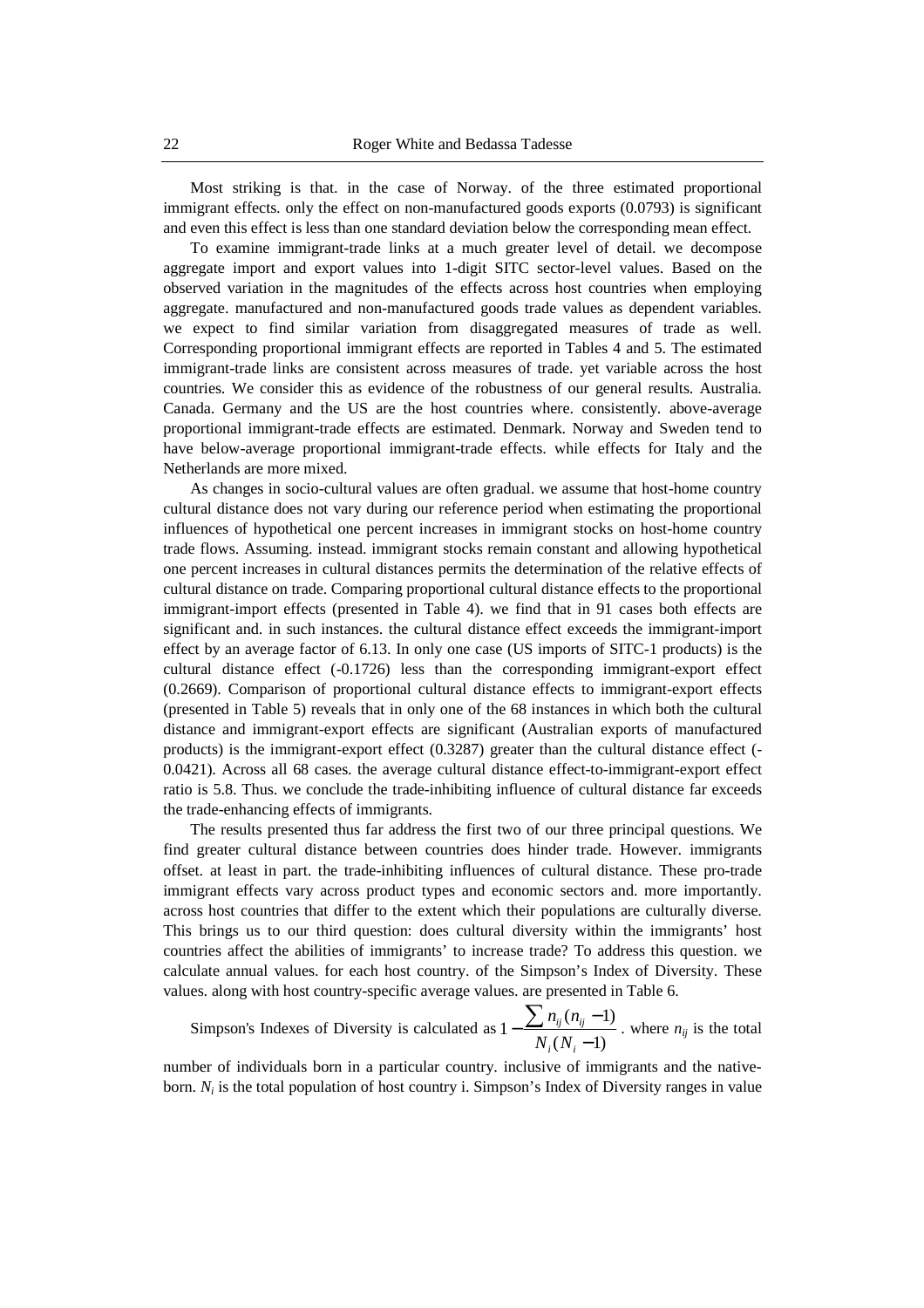from 0 to 1. with higher values indicating greater diversity. The index effectively reflects the probability that two randomly selected individuals are from different countries.

The coefficients summarized in Tables 4 and 5 represent the expected proportional responses of imports and exports. respectively. to a small (i.e.. one percent) proportional increase in the immigrant stock variable. By comparing average Simpson's Index values to the estimated proportional effects of immigrants on trade that are presented in Table 4 and 5. we can determine whether greater cultural diversity in the immigrants' host country corresponds with immigrants' influences on trade that are of greater or lesser magnitude. Beginning with immigrants' proportional influences on host country imports. the correlation coefficient between the average Simpson's Index values and the estimated immigrant-import effects reported in Table 4 is equal to 0.33. The corresponding correlation coefficient between the average Simpson's Index values and the immigrant-export effects (reported in Table 5) is equal to 0.49. In both cases. the coefficients are statistically significant. Thus. we can say that greater host country cultural diversity is positively related to immigrant-import and immigrant-export effects<sup>12</sup>

These findings are not entirely surprising when one glimpses the values in Tables 4 and 5. A consistent pattern emerges regarding the magnitudes for the immigrant-trade effects. The values indicate that the populations of Australia. Canada and Sweden are significantly more culturally diverse than are the remaining host countries; however. since the US is not significantly different from the cohort-average. it is significantly more diverse than Denmark. Germany. Italy. the Netherlands or Norway.

Revisiting Table 4. we see estimated immigrant-import effects for Australia. Canada. Sweden and the US exceed the corresponding cohort-averages in 38 of 52 instances (73.1%). while estimated immigrant-export effects for the remaining host countries exceed the corresponding cohort averages in 31 of 65 instances (47.7%). Performing the same accounting for the values in Table 5. we see that the estimated immigrant-export effects for the four most culturally-diverse host countries are above-average for 71.1 percent of the cases. while the immigrant-export effects in the remaining hosts are above-average in only 33.8 percent of cases.

The results suggest that cultural diversity within the immigrants' host countries fosters the creation of trade-between immigrants host and home countries; however. the inference that it enhances immigrants' abilities to affect trade is not entirely straightforward. Sweden. for example. is one anomaly. Estimated to have the third most culturally-diverse population among the nine hosts considered. the immigrant-trade effects for Sweden are below average in 18 of 26 instances.

For Australia and Canada. estimated effects exceed the corresponding averages in 22 of 26 cases. while 23 of 26 estimated effects for the US are above-average. Germany. on the other hand. is estimated to be relatively less culturally-diverse. yet in 24 of 26 instances the corresponding immigrant-trade effect exceeds the cohort average. Results for Denmark and Norway. however. are very much in line with the general finding of a positive relationship between host country diversity and greater proportional immigrant-trade links.

 $12$  Both correlation coefficients are significant from zero at the 1% level.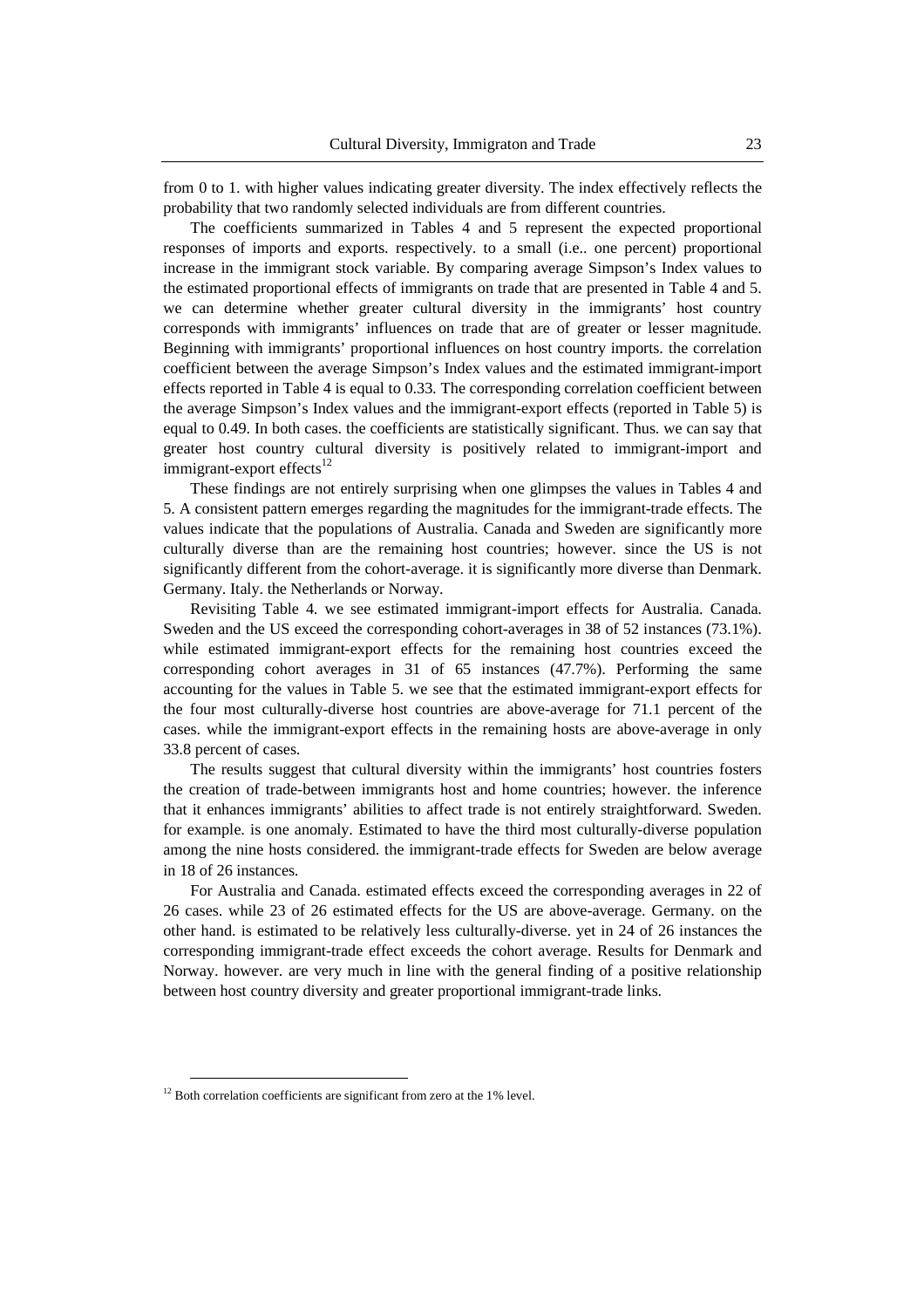#### **CONCLUSION**

In an attempt to gain a deeper understanding of how immigrants affect host-home country trade flows. we have examined the relationship between immigrants. cultural distance and trade for a group of culturally and economically heterogeneous host countries. Our analysis extends the related literature. informs the public and political discussions of immigration and. potentially. provides information beneficial in the formulation of public policy. Our results indicate that immigrants. generally speaking. appear to increase both host country imports from and exports to their respective home countries. However. considerable variation is observed across host countries in terms of pro-trade effects. For example. the magnitudes of immigrant-trade links for Denmark and Norway – both of which have fewer immigrants than other host economies considered in this study – are generally positive but also tend to be below-average when compared to the remaining host economies in our sample. Australia. Canada. Germany (with immigrant populations of typical size relative to the full sample of host countries) and the US (with the largest number of immigrants). on the other hands. frequently are estimated to have immigrant-trade links that are above-average in magnitude.

We also report that greater cultural difference between host countries and home countries inhibits both host country imports and exports. with imports seemingly affected to a greater extent. This is consistent with the notion that greater cultural differences between societies complicate interactions. hinder the development of rapport and trust and. thus. act to inhibit trade flows. Greater cultural diversity of the host countries' populations. on the other hand. corresponds with increased magnitudes and incidence of statistically significant immigrantexport and immigrant-import effects. This suggests that where populations are more diverse. there may be increased likelihoods that the native-born populations and immigrants from other countries are more tolerant of distinct cultures and more open to altering their consumption. partaking in products from a given immigrant groups' home country. It also may indicate that greater diversity correlates with a higher probability that the host country will afford immigrants the opportunities that allow them to reduce trade-related transaction costs.

That immigrants increase trade flows by exploiting superior information regarding host country markets (relative to their home country counterparts) and home country markets (relative to their host country counterparts). while cultural differences inhibit trade flows implies that immigrants play greater roles in facilitating international flows than is usually discussed in the literature: fully or partially offsetting the influences of lack of trust and commitments that correspond to cultural differences between potential trading partners; thus. initiating trade and facilitating transactions.

#### **APPENDIX: COUNTRY LISTING**

Albania. Algeria. Argentina. Armenia. Australia. Austria. Azerbaijan. Bangladesh. Belgium. Brazil. Bulgaria. Canada. Chile. China. Colombia. Croatia. Czech Republic. Denmark. Dominican Republic. Egypt. El Salvador. Estonia. Finland. France. Germany. Greece. Hungary. Iceland. India. Indonesia. Ireland. Israel. Italy. Japan. Jordan. Korea. Latvia. Luxembourg. Macedonia. Mexico. Morocco. Netherlands. New Zealand. Nigeria.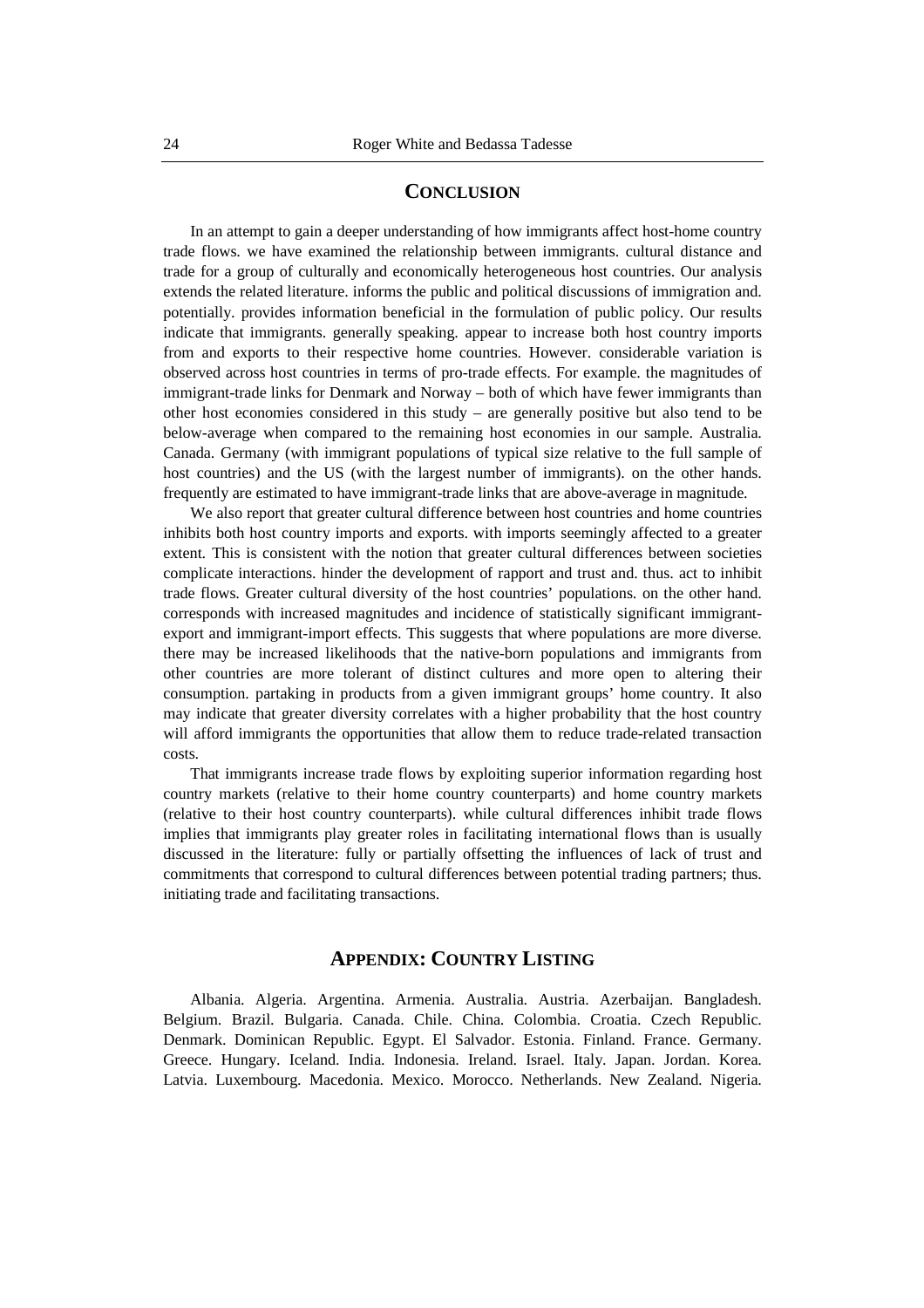Norway. Pakistan. Peru. Philippines. Poland. Portugal. Romania. Russian Federation. Slovak Republic. Slovenia. South Africa. Spain. Sweden. Switzerland. Tanzania. Turkey. Uganda. Ukraine. United Kingdom. United States. Uruguay. Venezuela. Vietnam. Zimbabwe.

| <b>IMMIGRANT STOCK DATA AND ESTIMATE CONSTRUCTION</b> |                      |                       |                                        |
|-------------------------------------------------------|----------------------|-----------------------|----------------------------------------|
| Host                                                  | Stock data available | Inflow data available | Source                                 |
| Australia                                             | 1996, 2001           | 1996-2001             | <b>Australian Bureau of Statistics</b> |
| Canada                                                | 1996, 2001           | 1996-2001             | <b>Statistics Canada</b>               |
| Denmark                                               | 1996-2001            | n.a.                  | Danmarks Statistik                     |
| Germany                                               | 1996-2001            | n.a.                  | <b>Statistiches Bundesamt</b>          |
| Italy                                                 | 1996-2001            | n.a.                  | Istituto Nazionale di Statistica       |

The Netherlands 1996-2001 n.a. Centraal Bureau voor de Statistiek

Norway 1996-2001 n.a. Statistisk Sentralbyrå Sweden 1990, 1999-2001 1990-1999 Statistiska Centralbyrån USA 1996-2001 n.a. US Census Bureau

**APPENDIX: IMMIGRANT STOCK DATA AND ESTIMATE CONSTRUCTION**

Due to a lack of available data for immigrant stock values. it is necessary to estimate immigrant stock values for the years 1997-2000. for Australia and Canada. and for the years 1996-1998 for Sweden. Available immigrant stock values are accepted as correct and are employed as benchmark values. We then use inflow data to estimate immigrant stocks for all other years. For example. immigrant stocks for Australia. for the years 1997-2000. are

constructed as  $IM_{ijt} = IM_{ij1996} + \sum_{i=1}^{t} IN_{ijt} + \rho_j$ . *IN*<sub>ijt</sub> is the immigrant inflow from home  $IM_{ijt} = IM_{ij1996} + \sum IN_{ijt} + \rho$ 1997  $_{1996}$  +  $\sum$   $IN_{ijt}$  +  $\rho$   $_{j}$  .  $IN_{ijt}$ 

country j to host country i (in this case. Australia) during year t.  $\rho_j$  is an adjustment factor accounting for return migration and deaths of immigrants during non-benchmark years. The adjustment factor is the immigrant stock from home country j in Australia during 2001 less the sum of immigrants from country j in Australia in 1996 and the inflow from country j

during the years 1997-2001 divided by five: 
$$
\rho_j = \frac{IM_{ij2001} - \left( IM_{ij1996} + \sum_{t=1997}^{2001} IN_{ijt}\right)}{5}
$$
. For

Canada and Sweden. immigrant stock variables are estimated similarly.

#### **REFERENCES**

Anderson. J.E. and E. van Wincoop (2003) "Gravity with Gravitas: A Solution to the Border Puzzle." *American Economic Review* 93. 1: 190-192.

Bandyopadhyay. S.. C.C. Coughlin and H.J. Wall. (2006) "Ethnic Networks and US Exports." Federal Reserve Bank of St. Louis WP#2005-069A. January.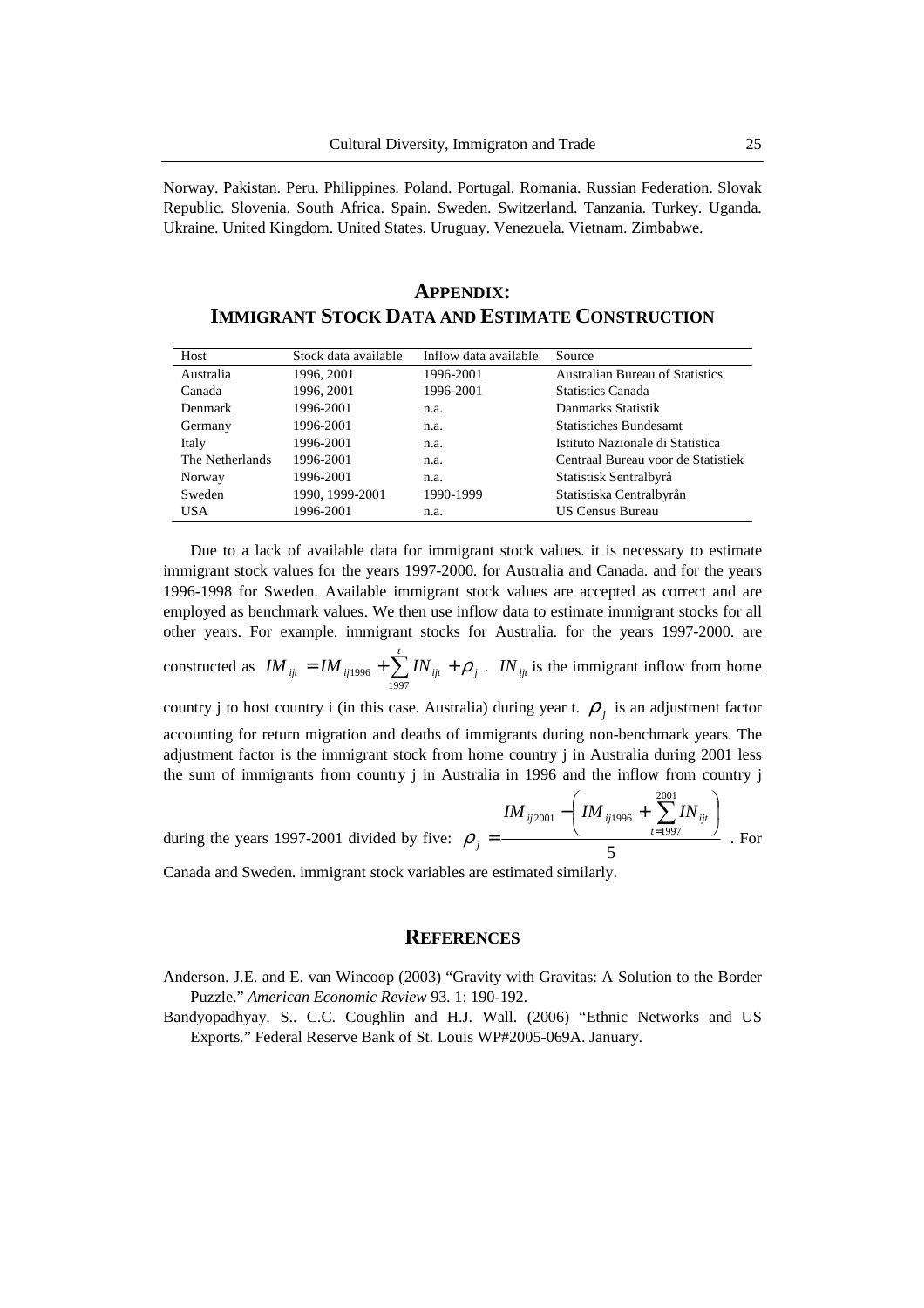- Bardhan. A.D. and S. Guhathakurta. (2005) "Global Linkages of Subnational Regions: Coastal Exports and International Networks." *Contemporary Economic Policy* 22. 2: 225- 236.
- Blanes. J.V. (2006) "Immigrant's Characteristics and their different effects on bilateral trade. Evidence from Spain." WP#06.08. Universidad Pablo de Olavide. Departamento de Economía.

\_\_\_\_\_\_\_\_\_\_\_\_ (2004) "Does Immigration Help to Explain Intra-Industry Trade? Evidence for Spain." Economic Working Papers at Centro de Estudios Andaluces E2004/29. Centro de Estudios Andaluces.

\_\_\_\_\_\_\_\_\_\_\_\_ (2003) "The Link Between Immigration and Trade in Spain." Universidad Pablo de Olavide. Presented at XXVIII Simposio de Analisis Economico. 11-13 December. Seville.

and J.A. Martín-Montaner (2006) "Migration Flows and Intra-Industry Trade Adjustments." *Review of World Economics* 127. 3: 567-584. October.

- Bryant. J.. M. Genc and D. Law. (2004) "Trade and Migration to New Zealand." New Zealand Treasury WP#04/18. Wellington. New Zealand.
- Ching. H.S. and L. Chen (2000) "Links between Emigrants and the Home Country: the Case of Trade between Taiwan and China." in *Regional Cohesion and Competition in the Age of Globalization.* edited by H. Kohno. P. Nijkamp and J. Poot. Cheltenham UK: Edward Elgar.
- Co. C.Y.. P. Euzent and T. Martin (2004) "The Export Effect of Immigration into the USA." *Applied Economics* 36. 6: 573-583.
- Combes. P.. M. Lafourcade and T. Mayer (2005) "The Trade Creating Effects of Business and Social Networks: Evidence from France." *Journal of International Economics* 66: 1- 29.
- Dunlevy. J.A. (2006) "The Impact of Corruption and Language on the Pro-Trade Effect of Immigrants: Evidence from the American States." *Review of Economics and Statistics* 88. 1.
- Eaton. J. and A. Tamura (1994) "Bilateralism and Regionalism in Japanese and U.S. Trade and Foreign Direct Investment Patterns." *Journal of the Japanese and International Economies* 8. 478-510.
- Feenstra. R.C.. J. Markusen and A. Rose (2001) "Using the Gravity Equation to Differentiate Among Alternative Theories of Trade." *Canadian Journal of Economics* 34. 2: 430-447.
- Girma. S. and Z. Yu. (2002) "The Link Between Immigration and Trade: Evidence from the U.K.." *Weltwirtschaftliches Archive* 138: 115-130.
- Gould. D.M. (1994) "Immigration Links to the Home Nation: Empirical Implications for US Bilateral Trade Flows." *Review of Economics and Statistics* 76: 302-316.
- Greenaway. D.. P.A. Mahabir and C. Milner (2007) "Does the Presence of Ethnic Chinese in Trading Partner Countries Influence Bilateral Trade Flows with China?" Leverhulme Centre for Research in Globalisation and Economic Policy. University of Nottingham Working Paper.
- Hagenaars. J.A.. L. Halman and G. Moors (2003) "Exploring Europe's Basic Values Map." in Wil Arts. Jacques Hagenaars and Loek Halman et al.. eds.. *The Cultural Diversity of European Unity.* Boston. MA. Koninklijke Brill.
- Head. K. and T. Mayer (2000) "Non-Europe: The Magnitude and Causes of Market Fragmentation in Europe." *Weltwirtschaftliches Archive*. 136. 2: 285-314.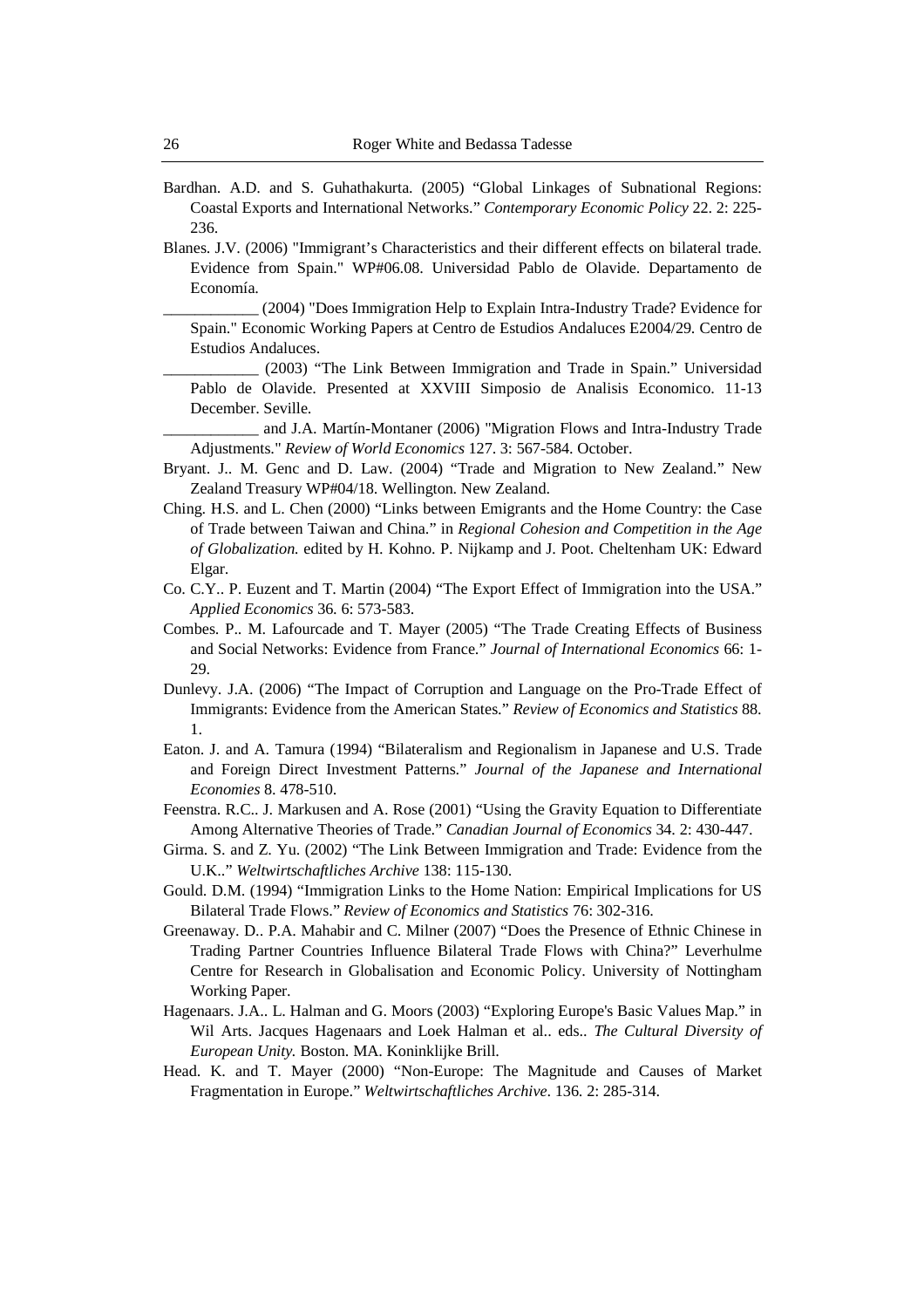- Head. K. and J. Ries. (1998) "Immigration and Trade Creation: Econometric Evidence from Canada." *Canadian Journal of Economics* 31: 47-62.
- Helliwell. J.F. (1997) "National Borders. Trade and Migration." *Pacific Economic Review* 3. 3: 165-185.
- Herander. M.G. and L.A. Saavedra. (2005) "Exports and the Structure of Immigrant-Based Networks: The Role of Geographic Proximity." *Review of Economics and Statistics* 87. 2: 323-335.
- Hong. T.C. and A.S. Santhapparaj (2006) "Skilled labor immigration and external trade in Malaysia: A pooled data analysis." *Perspectives on Global Development and Technology* 5 (4). 351-166. November.
- Hutchinson. W.K. (2002) "Does Ease of Communication Increase Trade? Commonality of Language and Bilateral Trade." *Scottish Journal of Political Economy*. 49. 5: 544-556.
- Inglehart. R.. M. Basanez. J. Diez-Medrano. L. Halman and R. Luijkx. editors (2004). *Human Beliefs and Values: A Cross-cultural Sourcebook based on the 1999-2002 values surveys.* Siglo Veintiuno Editores. S.A. de C.V.: Mexico City.
- Migration Policy Institute (2007) Country and Comparative Data. Washington. DC. Online. Available at: http://www.migrationinformation.org/datahub/comparative.cfm.
- Mundra. K. (2005) "Immigration and International Trade: A Semiparametric Empirical Investigation." *Journal of International Trade and Economic Development* 14. 1: 65-91.
- Piperakis. A.S.. C. Milner and P.W. Wright. (2003) "Immigration. Trade Costs and Trade: Gravity Evidence for Greece." *Journal of Economic Integration* 18: 750-62.
- Rauch. J. and J. Watson (2002) "Entrepreneurship in International Trade." National Bureau of Economic Research WP# 8708. NBER: Cambridge. MA.
- Rauch. J. and V. Trindade (2002) Ethnic Chinese Networks in International Trade. *Review of Economics and Statistics* 84. 1: 116-130.
- Rauch. J. (2001) "Business and Social Networks in International Trade." *Journal of Economic Literature* 39: 1177-1203.

\_\_\_\_\_\_\_\_\_\_\_\_ (1999) "Networks versus Markets in International Trade." *Journal of International Economics* 48: 7-35.

- Ranjan. P. and J. Tobias (2005) "Bayes and Gravity." Iowa State University WP# 05026. Ames. IA.
- Tadesse. B. and R. White (2007) "Cultural Distance as a Determinant of Bilateral Trade Flows: Do Immigrants Counter the Effect of Cultural Differences?" *Applied Economic Letters* (Forthcoming).
- Tinbergen. J. (1962) *The World Economy. Suggestions for an International Economic Policy.* New York. NY: Twentieth Century Fund.
- United States Central Intelligence Agency (CIA) (2006) *CIA World Factbook.* Online. Available at: https://www.cia.gov/cia/publications/factbook/index.html.
- Wagner. D.. K. Head and J. Ries. (2002) "Immigration and the Trade of Provinces." *Scottish Journal of Political Economy* 49. 5: 507-525.
- White. R. (2007a) "Immigrant-Trade Links. Transplanted Home Bias and Network Effects." *Applied Economics* 39. 7: 839-852. April.

\_\_\_\_\_\_\_\_\_\_\_\_ (2007b) "An Examination of the Danish Immigrant-Trade Link." *International Migration* 45. 5

\_\_\_\_\_\_\_\_\_\_\_\_ (2007c) "Immigration. Trade and Product Differentiation." *Economic Issues*  13. 2. September. (Forthcoming)